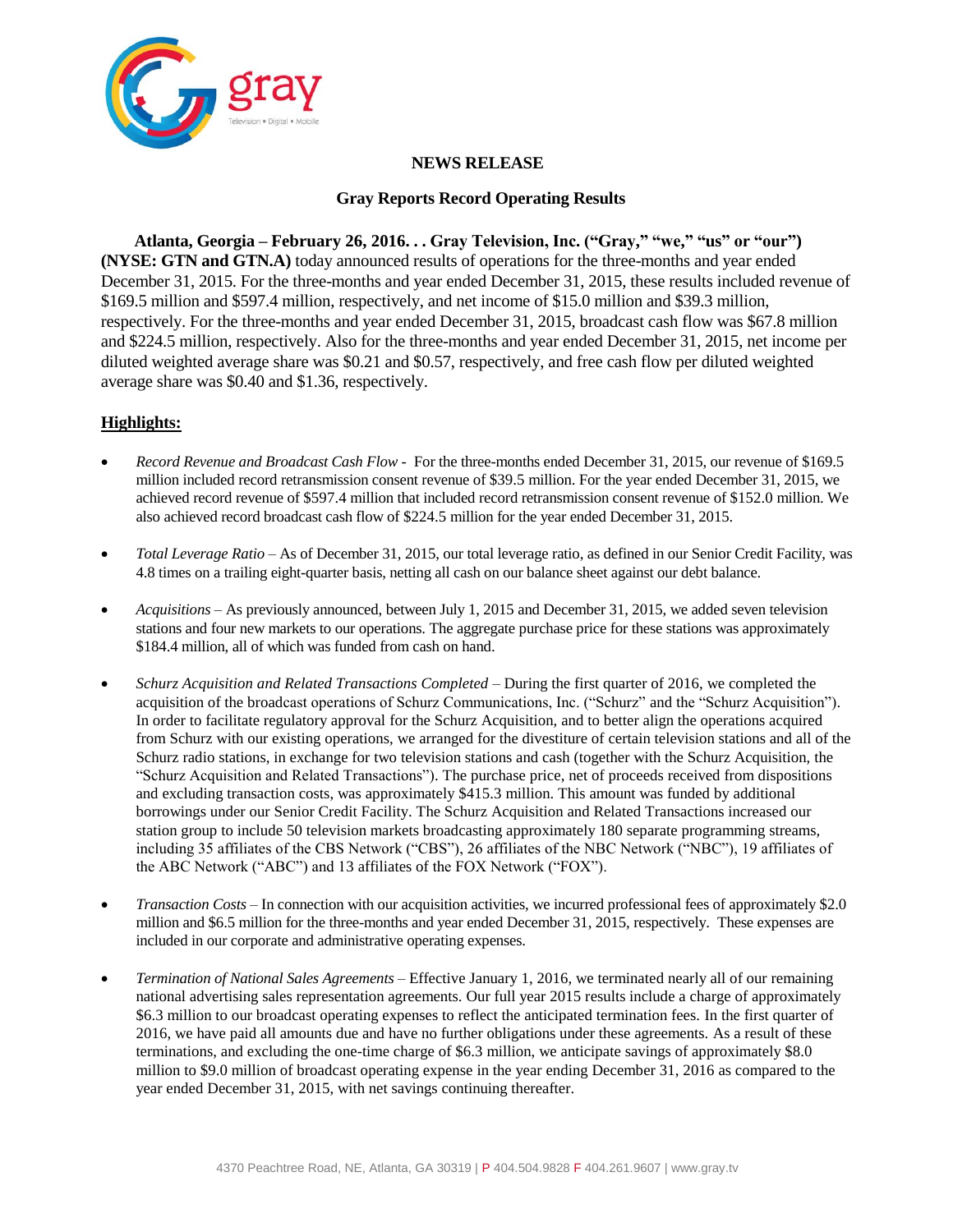### **Effects of Acquisitions and Divestitures on Our Results of Operations**

From October 31, 2013 through December 31, 2015, we completed 16 acquisition transactions and two divestiture transactions. These transactions added a net total of 31 television stations in 20 television markets to our operations, including 15 new television markets. On July 1, 2015, we completed the following five acquisition transactions that added six television stations to our operations:

- KOSA-TV (CBS) in Odessa, Texas;
- KMVT-TV (CBS) and KSVT-LD (FOX) in Twin Falls, Idaho;
- Certain non-licensed assets including programming streams, of WFXS-TV (FOX) in Wausau, Wisconsin, whose programming streams are now broadcast on our digital low power television station in Wausau, WZAW-LD;
- WAGM-TV (CBS/FOX) in Presque Isle, Maine; and
- Certain non-licensed assets, including programming streams, of KVTV-TV (CBS) in Laredo, Texas, whose programming streams are now broadcast on our digital low power television station in Laredo, KYLX-LD.

On September 1, 2015, we announced and completed the initial phase of our acquisition of KCRG-TV (ABC) in Cedar Rapids, Iowa (the "Cedar Rapids Acquisition") by acquiring certain non-licensed assets of that television station and entering into a local programming and marketing agreement (the "LMA") with the licensee. We completed the remaining phases of the Cedar Rapids Acquisition and terminated the LMA on November 1, 2015.

Collectively, we refer to the stations acquired on July 1, 2015 and the Cedar Rapids Acquisition as the "2015 Acquired Stations." During 2014, we completed seven acquisitions, which transactions collectively added a total of 22 television stations in 12 markets (10 new markets) to our operations at various times during that year, and we refer to the stations acquired in those acquisitions as the "2014 Acquired Stations." During the fourth quarter of 2013, we completed two acquisition transactions that together added five television stations in four markets (three in new markets) to our operations, and we refer to the stations acquired in those acquisitions as the "2013 Acquired Stations." Unless the context of the following discussions requires otherwise, we refer to the 2015 Acquired Stations, the 2014 Acquired Stations and the 2013 Acquired Stations, collectively, as the "Acquired Stations."

Due to the significant effect that our acquisitions and divestitures have had on our results of operations, and in order to provide more meaningful period over period comparisons, we also present herein certain financial information on a "Combined Historical Basis." Unless otherwise defined, Combined Historical Basis reflects financial results that have been compiled by adding Gray's historical revenue and broadcast expenses to the historical revenue and broadcast expenses of the Acquired Stations; and removing the historical revenues and historical broadcast expenses of divested stations; as if they had been acquired and divested, respectively, on January 1, 2013 (the beginning of the earliest period presented). In addition, our Combined Historical Basis non-GAAP terms "Broadcast Cash Flow", "Broadcast Cash Flow Less Cash Corporate Expenses", "Operating Cash Flow as Defined in our Senior Credit Facility" and "Combined Historical Free Cash Flow" give effect to the financings related to the acquisition of the Acquired Stations, as if these financings occurred on January 1, 2013, and certain anticipated net expense savings resulting from the completed acquisitions.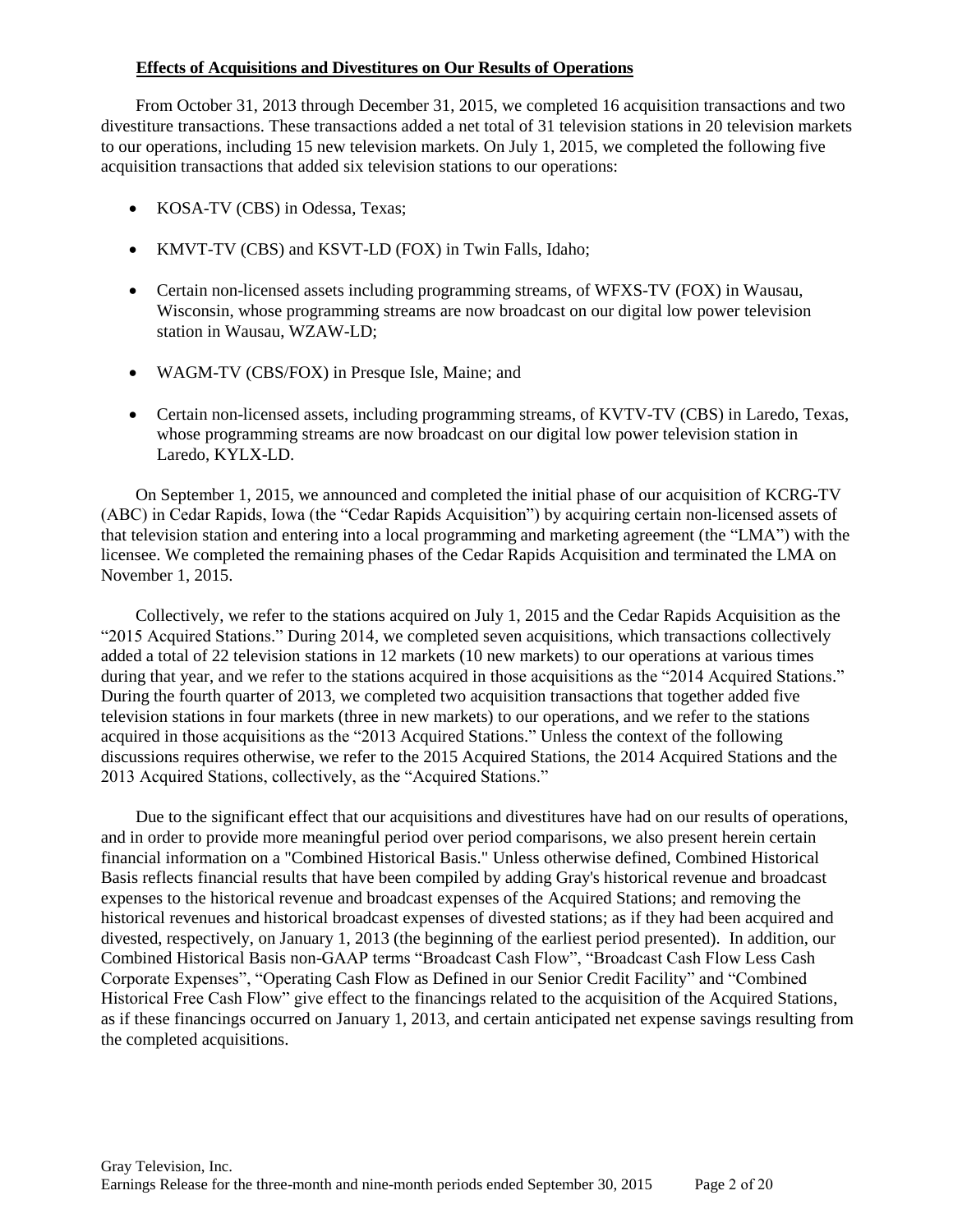#### **Select Operating Data on As-Reported Basis:**

|                                    |              |         |               | Three Months Ended December 31,               |              |                               |
|------------------------------------|--------------|---------|---------------|-----------------------------------------------|--------------|-------------------------------|
|                                    |              | 2015    | 2014          | % Change<br>$2015$ to<br>2014                 | 2013         | % Change<br>$2015$ to<br>2013 |
|                                    |              |         |               |                                               |              |                               |
| Revenue (less agency commissions): |              |         |               | (dollars in thousands, except per share data) |              |                               |
| Total                              | \$           | 169,487 | \$<br>177,886 | (5)%                                          | \$<br>95,556 | 77 %                          |
| Political                          | \$           | 9,213   | \$<br>48,538  | (81)%                                         | \$<br>1,829  | 404 %                         |
| Operating expenses (1):            |              |         |               |                                               |              |                               |
| <b>Broadcast</b>                   | \$           | 101,969 | \$<br>86,386  | 18 %                                          | \$<br>58,594 | 74 %                          |
| Corporate and administrative       | \$           | 11,030  | \$<br>7,585   | 45 %                                          | \$<br>6,223  | 77 %                          |
| Net income                         | $\mathbb{S}$ | 14,987  | \$<br>31,253  | (52)%                                         | \$<br>5,201  | 188 %                         |
| Non-GAAP Cash Flow $(2)$ :         |              |         |               |                                               |              |                               |
| <b>Broadcast Cash Flow</b>         | \$           | 67,849  | \$<br>91,399  | $(26)\%$                                      | \$<br>36,815 | 84 %                          |
| <b>Broadcast Cash Flow Less</b>    |              |         |               |                                               |              |                               |
| Cash Corporate Expenses            | \$           | 57,609  | \$<br>84,540  | (32)%                                         | \$<br>30,847 | 87 %                          |
| Free Cash Flow                     | \$           | 28,996  | \$<br>53,596  | (46)%                                         | \$<br>12,544 | 131 %                         |
| Free Cash Flow Per Share:          |              |         |               |                                               |              |                               |
| Basic                              | \$           | 0.40    | \$<br>0.93    |                                               | \$<br>0.22   |                               |
| Diluted                            | \$           | 0.40    | \$<br>0.92    |                                               | \$<br>0.22   |                               |

|                                    | Year Ended December 31, |         |    |         |                                               |               |                       |
|------------------------------------|-------------------------|---------|----|---------|-----------------------------------------------|---------------|-----------------------|
|                                    |                         |         |    |         | % Change<br>$2015$ to                         |               | % Change<br>$2015$ to |
|                                    |                         | 2015    |    | 2014    | 2014                                          | 2013          | 2013                  |
|                                    |                         |         |    |         | (dollars in thousands, except per share data) |               |                       |
| Revenue (less agency commissions): |                         |         |    |         |                                               |               |                       |
| Total                              | \$                      | 597,356 | \$ | 508,134 | 18 %                                          | \$<br>346,298 | 73 %                  |
| Political                          | \$                      | 17,163  | \$ | 81,975  | (79)%                                         | \$<br>4,598   | 273 %                 |
| Operating expenses (1):            |                         |         |    |         |                                               |               |                       |
| <b>Broadcast</b>                   | \$                      | 374,182 | \$ | 285,990 | 31 %                                          | \$<br>217,411 | 72 %                  |
| Corporate and administrative       | \$                      | 34,343  | \$ | 29,203  | 18 %                                          | \$<br>19.810  | 73 %                  |
| Net income                         | \$                      | 39,301  | \$ | 48,061  | (18)%                                         | \$<br>18,288  | 115 %                 |
| Non-GAAP Cash Flow (2):            |                         |         |    |         |                                               |               |                       |
| <b>Broadcast Cash Flow</b>         | \$                      | 224.484 | \$ | 220,977 | 2 %                                           | \$<br>128,234 | 75 %                  |
| <b>Broadcast Cash Flow Less</b>    |                         |         |    |         |                                               |               |                       |
| Cash Corporate Expenses            | \$                      | 193,261 | \$ | 195,306 | (1)%                                          | \$<br>110,398 | 75 %                  |
| Free Cash Flow                     | \$                      | 93,984  | \$ | 95,240  | (1)%                                          | \$<br>39,153  | 140 %                 |
| Free Cash Flow Per Share:          |                         |         |    |         |                                               |               |                       |
| Basic                              | \$                      | 1.38    | \$ | 1.65    |                                               | \$<br>0.68    |                       |
| Diluted                            | \$                      | 1.36    | \$ | 1.63    |                                               | \$<br>0.68    |                       |

(1) Excludes depreciation, amortization, and loss on disposal of assets.

(2) See definition of non-GAAP terms and reconciliation of the non-GAAP amounts to net income included elsewhere herein.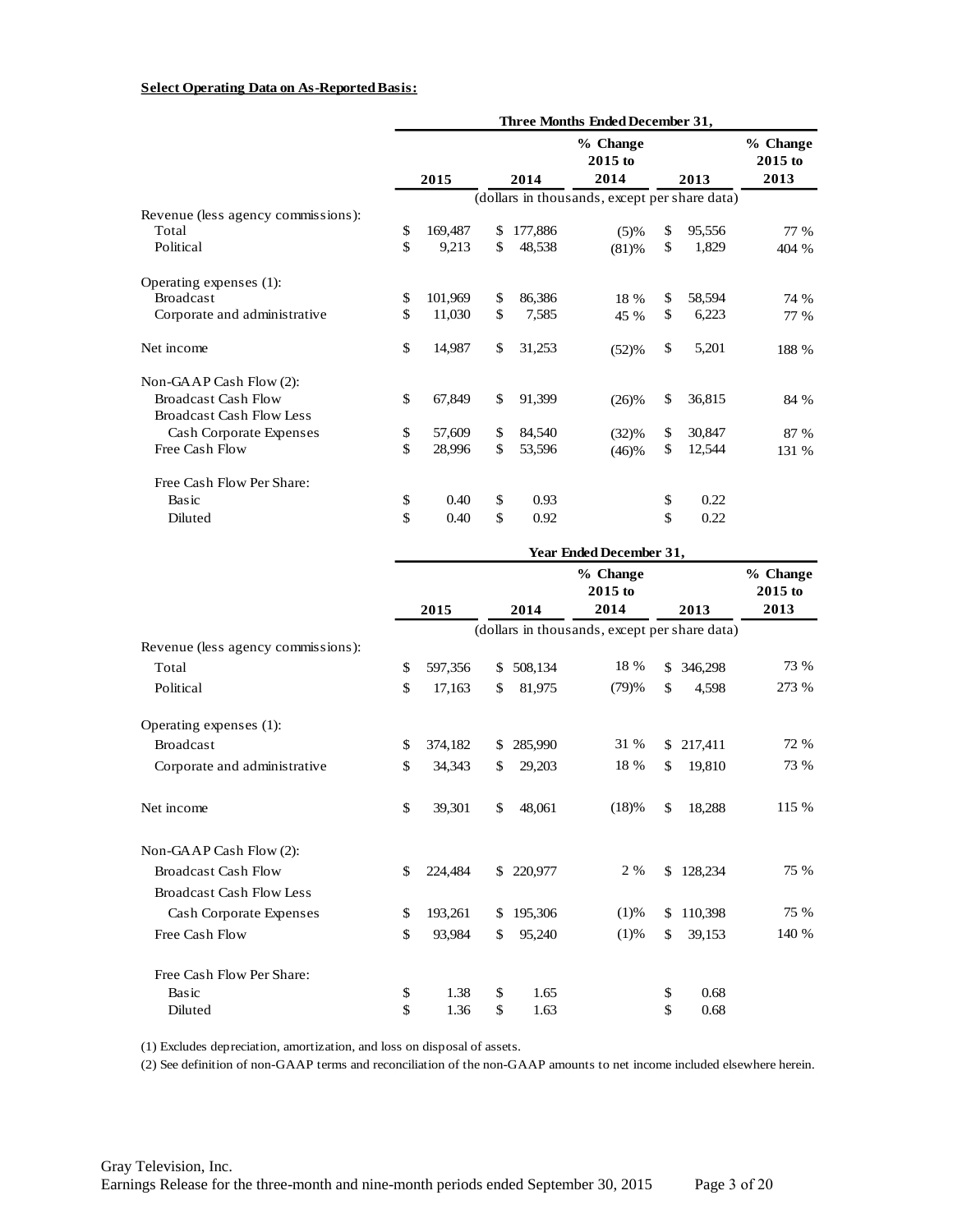#### **Selected Operating Data on Combined Historical Basis:**

|                                                            | Three Months Ended December 31, |         |              |         |                                               |     |         |                               |
|------------------------------------------------------------|---------------------------------|---------|--------------|---------|-----------------------------------------------|-----|---------|-------------------------------|
|                                                            | Ρ                               | 2015    |              | 2014    | % Change<br>$2015$ to<br>2014                 |     | 2013    | % Change<br>$2015$ to<br>2013 |
|                                                            |                                 |         |              |         | (dollars in thousands, except per share data) |     |         |                               |
| Revenue (less agency commissions):                         |                                 |         |              |         |                                               |     |         |                               |
| Total                                                      | \$                              | 169,487 | \$           | 192,614 | (12)%                                         | \$  | 137,553 | 23 %                          |
| Political                                                  | \$                              | 9,213   | \$           | 53,395  | (83)%                                         | \$  | 2,752   | 235 %                         |
| Operating expenses (1):                                    |                                 |         |              |         |                                               |     |         |                               |
| <b>Broadcast</b>                                           | \$                              | 101.969 | $\mathbb{S}$ | 92,312  | $10\%$                                        | \$  | 81,660  | 25 %                          |
| Corporate and administrative                               | \$                              | 11,030  | \$           | 7,585   | 45 %                                          | \$  | 6,223   | 77 %                          |
| Net income                                                 | \$                              | 14,987  | \$           | 38,090  | (61)%                                         | \$  | 16,128  | (7)%                          |
| Non-GAAP Cash Flow (2):                                    |                                 |         |              |         |                                               |     |         |                               |
| <b>Broadcast Cash Flow</b>                                 | \$                              | 67,536  | \$           | 101,143 | (33)%                                         | \$  | 61,864  | 9%                            |
| <b>Broadcast Cash Flow Less</b><br>Cash Corporate Expenses | \$                              | 57,296  | \$           | 94,284  | (39)%                                         | \$  | 55,896  | 3 %                           |
| Operating Cash Flow as Defined in                          |                                 |         |              |         |                                               |     |         |                               |
| the Senior Credit Facility                                 | \$                              | 57,829  | $\mathbb{S}$ | 94,218  | (39)%                                         | \$. | 56,996  | $1\%$                         |
| Free Cash Flow                                             | \$                              | 30,704  | \$           | 63,497  | (52)%                                         | \$. | 31,439  | (2)%                          |
| Free Cash Flow Per Share:                                  |                                 |         |              |         |                                               |     |         |                               |
| <b>Basic</b>                                               | \$                              | 0.43    | $\mathbb{S}$ | 1.10    |                                               | \$  | 0.54    |                               |
| Diluted                                                    | \$                              | 0.42    | \$           | 1.09    |                                               | \$  | 0.54    |                               |

|                                    | <b>Year Ended December 31,</b> |         |     |           |                                               |     |         |                             |
|------------------------------------|--------------------------------|---------|-----|-----------|-----------------------------------------------|-----|---------|-----------------------------|
|                                    |                                | 2015    |     | 2014      | % Change<br>$2015$ to<br>2014                 |     | 2013    | % Change<br>2015 to<br>2013 |
|                                    |                                |         |     |           | (dollars in thousands, except per share data) |     |         |                             |
| Revenue (less agency commissions): |                                |         |     |           |                                               |     |         |                             |
| Total                              | \$                             | 621,302 | \$  | 621,018   | $0\%$                                         | \$  | 510,977 | 22 %                        |
| Political                          | \$                             | 17,652  | \$  | 94,158    | $(81)$ %                                      | \$  | 6.838   | 158 %                       |
| Operating expenses (1):            |                                |         |     |           |                                               |     |         |                             |
| <b>Broadcast</b>                   | \$                             | 389,306 | \$  | 350,059   | 11 %                                          | \$  | 319,307 | 22 %                        |
| Corporate and administrative       | \$                             | 34,343  | \$  | 29,203    | 18 %                                          | \$  | 19,810  | 73 %                        |
| Net income                         | \$                             | 47,264  | \$  | 75,852    | (38)%                                         | \$  | 39,190  | 21 %                        |
| Non-GAAP Cash Flow (2):            |                                |         |     |           |                                               |     |         |                             |
| <b>Broadcast Cash Flow</b>         | \$                             | 238,230 | \$. | 277,248   | (14)%                                         | \$. | 205,465 | 16 %                        |
| <b>Broadcast Cash Flow Less</b>    |                                |         |     |           |                                               |     |         |                             |
| Cash Corporate Expenses            | \$                             | 207,007 |     | \$251,577 | (18)%                                         | \$  | 187,629 | 10 %                        |
| Operating Cash Flow as Defined in  |                                |         |     |           |                                               |     |         |                             |
| the Senior Credit Facility         | \$                             | 212,281 | \$  | 257,109   | (17)%                                         | \$  | 191,507 | 11 %                        |
| Free Cash Flow                     | \$                             | 114,034 | \$  | 151,375   | (25)%                                         | \$  | 90,169  | 26 %                        |
| Free Cash Flow Per Share:          |                                |         |     |           |                                               |     |         |                             |
| Basic                              | \$                             | 1.67    | \$  | 2.62      |                                               | \$  | 1.56    |                             |
| Diluted                            | \$                             | 1.65    | \$  | 2.59      |                                               | \$  | 1.56    |                             |

(1) Excludes depreciation, amortization, and loss on disposal of assets.

(2) See definition of non-GAAP terms and reconciliation of the non-GAAP amounts to net income included elsewhere herein.

#### **Results of Operations for the Three-Months Ended December 31, 2015:**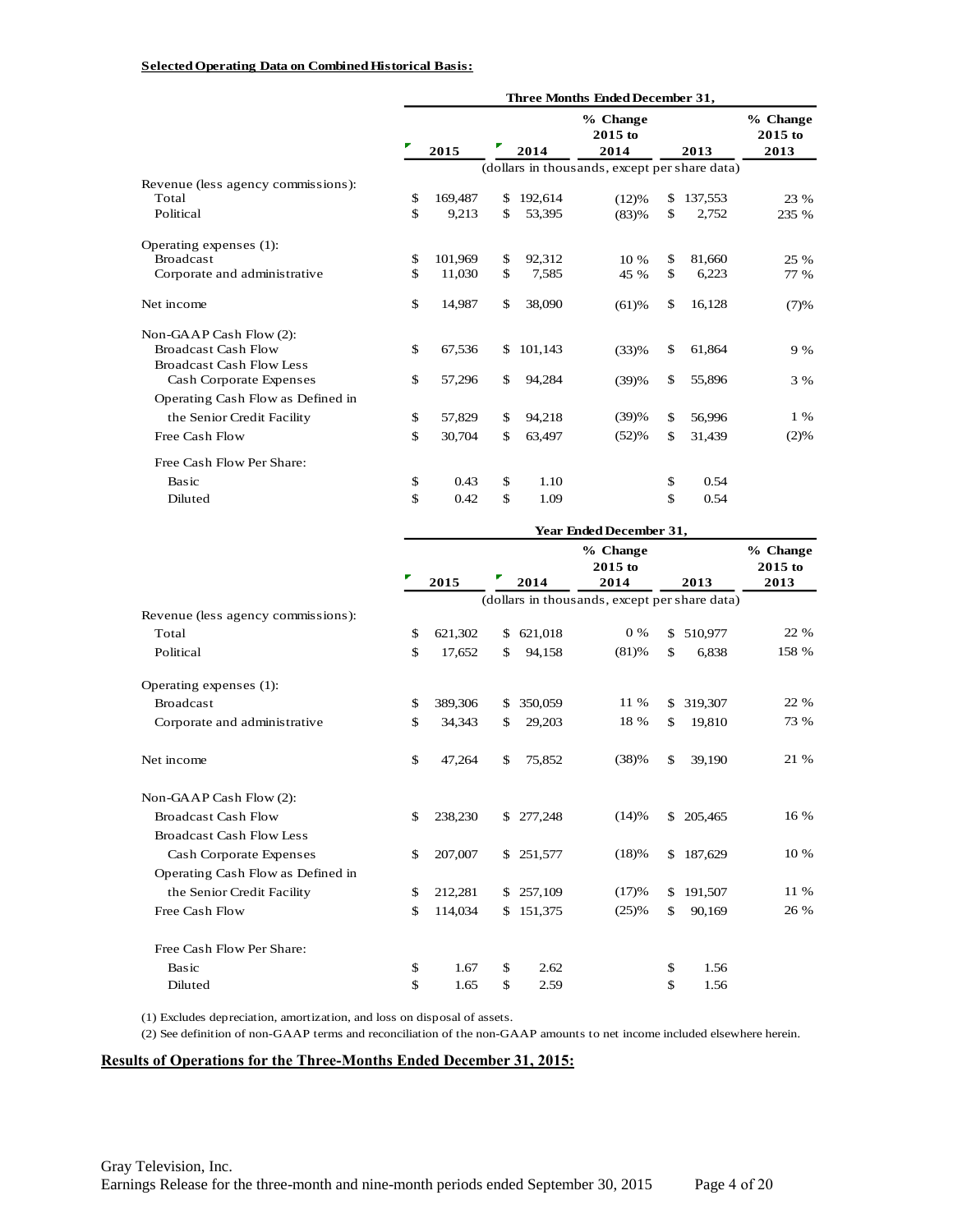### *Revenue (less Agency Commissions) on As-Reported Basis.*

The table below presents our revenue (less agency commissions) or "net revenue" by type for the threemonth periods ended December 31, 2015 and 2014, respectively (dollars in thousands):

| Three Months Ended December 31, |         |                |    |         |               |  |  |
|---------------------------------|---------|----------------|----|---------|---------------|--|--|
| 2015                            |         |                |    | 2014    |               |  |  |
|                                 |         | <b>Percent</b> |    |         | Percent       |  |  |
|                                 |         | of Total       |    |         | of Total      |  |  |
|                                 |         |                |    |         |               |  |  |
| \$                              | 87,061  | 51.4%          | \$ | 76.017  | 42.7%         |  |  |
|                                 | 23,505  | 13.9%          |    | 20,626  | 11.6%         |  |  |
|                                 | 7.482   | 4.4%           |    | 7.569   | 4.3%          |  |  |
|                                 | 9,213   | 5.4%           |    | 48,538  | 27.3%         |  |  |
|                                 | 39,468  | 23.3%          |    | 21,444  | 12.1%         |  |  |
|                                 | 2,758   | 1.6%           |    | 3,692   | 2.0%          |  |  |
| \$                              | 169,487 | 100.0%         | \$ | 177,886 | 100.0%        |  |  |
|                                 |         | <b>Amount</b>  |    |         | <b>Amount</b> |  |  |

Total revenue decreased \$8.4 million, or 5%, to \$169.5 million for the fourth quarter of 2015 compared to the fourth quarter of 2014. The 2015 Acquired Stations and 2014 Acquired Stations, collectively, accounted for approximately \$53.4 million of our total revenue in the fourth quarter of 2015, and the 2014 Acquired Stations accounted for approximately \$42.7 million of our total revenue for the fourth quarter of 2014.

Our revenue increased primarily due to the additional revenue from the 2015 Acquired Stations and 2014 Acquired Stations and increases in retransmission consent revenue primarily due to increased subscriber rates. These increases were offset, in part, by decreases in political advertising revenue, which decreased due to 2015 being the "off year" of the two-year election cycle.

The principal types of revenue for the fourth quarter of 2015 compared to the fourth quarter of 2014 were as follows:

- **•** Local advertising revenue increased \$11.0 million, or 15%, to \$87.1 million.
- **•** National advertising revenue increased \$2.9 million, or 14%, to \$23.5 million.
- **•** Internet advertising revenue was unchanged at \$7.5 million.
- **•** Political advertising revenue decreased \$39.3 million, or 81%, to \$9.2 million.
- **•** Retransmission consent revenue increased \$18.0 million, or 84%, to \$39.5 million.
- **•** Other revenue decreased \$0.9 million, or 25%, to \$2.8 million.

Within our local and national advertising revenue categories, and excluding revenue from the 2015 Acquired Stations and 2014 Acquired Stations, our five largest customer categories experienced the following changes during the fourth quarter of 2015 compared to the fourth quarter of 2014:

- **•** Automotive increased 7%;
- **•** Medical increased 8%;
- **•** Restaurant decreased 10%;
- **•** Furniture and appliances increased 20%; and
- **•** Communications increased 3%.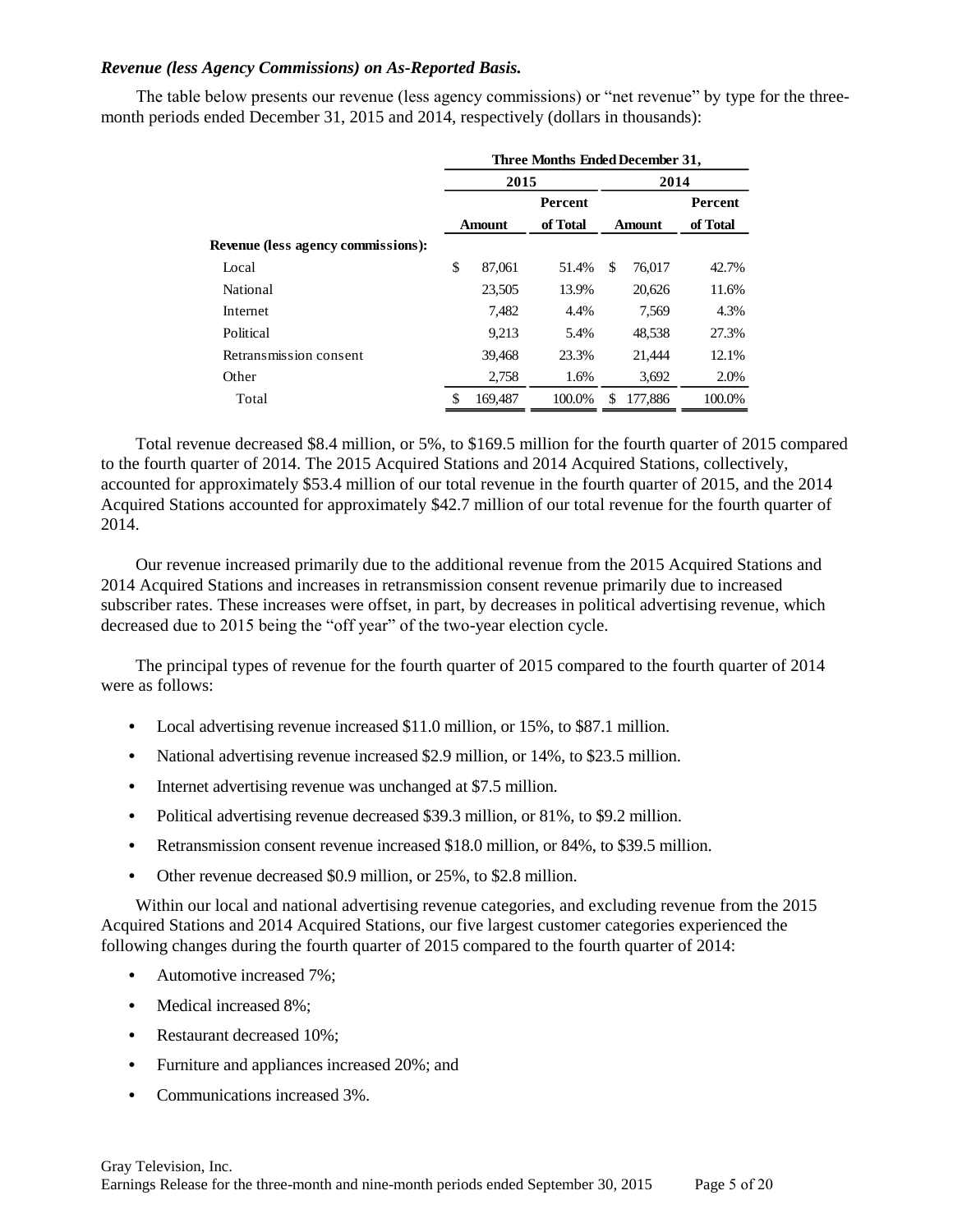## *Revenue on Combined Historical Basis.*

On a Combined Historical Basis, total revenue decreased \$23.1 million, or 12%, to \$169.5 million in the fourth quarter of 2015 as compared to the fourth quarter of 2014. On a Combined Historical Basis, the principal types of revenue for the fourth quarter of 2015 compared to the fourth quarter of 2014 were approximately as follows:

- **•** Local advertising revenue increased \$5.7 million, or 7%, to \$87.1 million.
- **•** National advertising revenue decreased \$0.7 million, or 3%, to \$23.5 million.
- **•** Internet advertising revenue decreased \$0.3 million, or 4%, to \$7.5 million.
- Political advertising revenue decreased \$44.2 million, or 83%, to \$9.2 million.
- **•** Retransmission consent revenue increased \$16.4 million, or 71%, to \$39.5 million.
- **•** Other revenue decreased \$0.1 million, or 4%, to \$2.8 million.

Within our local and national advertising revenue categories, and including the revenue attributable to the 2015 Acquired Stations and 2014 Acquired Stations, our five largest customer categories experienced the following changes in revenue for the fourth quarter of 2015 compared to the fourth quarter of 2014:

- **•** Automotive increased 3%;
- **•** Medical increased 9%;
- **•** Restaurant decreased 15%;
- **•** Furniture and appliances increased 25%; and
- **•** Communications increased 10%.

### *Broadcast Operating Expenses on As-Reported Basis***.**

Broadcast expenses (before depreciation, amortization and (gain) loss on disposal of assets) increased \$15.6 million, or 18%, to \$102.0 million for the fourth quarter of 2015 compared to the fourth quarter of 2014. The 2015 Acquired Stations and 2014 Acquired Stations, collectively, accounted for approximately \$28.4 million of our broadcast operating expenses in the fourth quarter of 2015, and the 2014 Acquired Stations accounted for approximately \$19.2 million of our total broadcast expenses for the fourth quarter of 2014.

- Non-compensation expense increased \$9.3 million in the fourth quarter of 2015, primarily due to network program fees that increased \$12.1 million reflecting increased fees payable to networks under our affiliation agreements, as well as the commencement, in the first quarter of 2015, of network program fees payable to CBS. National sales commissions decreased \$2.0 million in the fourth quarter of 2015 primarily as a result of decreases in political advertising revenues in the fourth quarter of 2015 compared to the fourth quarter of 2014, reflecting the off-year of the political advertising cycle. All other operating expenses increased in the fourth quarter of 2015 as a result of expenses associated with the 2015 Acquired Stations and 2014 Acquired Stations.
- Compensation expense increased by \$6.3 million in the fourth quarter of 2015, primarily as a result of \$4.4 million in additional salary and bonus expense attributable to the 2015 Acquired Stations and 2014 Acquired Stations. In addition, matching contributions and discretionary profit sharing contributions to our defined contribution 401(k) plan increased by \$2.5 million in the fourth quarter of 2015 compared to the fourth quarter of 2014. These increases were offset, in part, by a decrease of \$1.4 million in expenses of our defined benefit pension plan in the fourth quarter of 2015 related to the freezing of the plan. Non-cash share based compensation expenses were \$0.2 million in the fourth quarter of 2015 compared to \$0.3 million in the fourth quarter of 2014.

### *Broadcast Operating Expenses on Combined Historical Basis***.**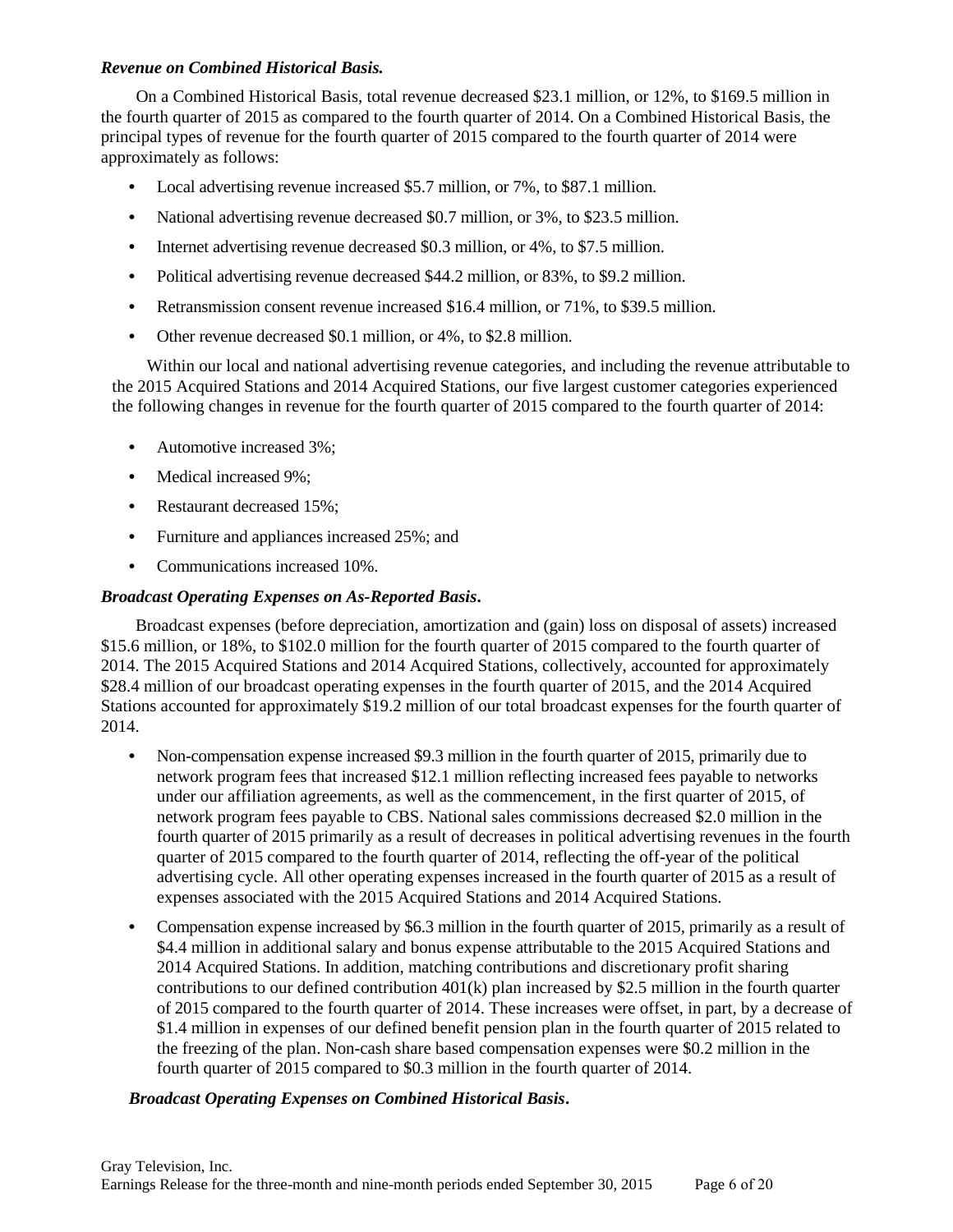On a Combined Historical Basis, broadcast expenses (before depreciation, amortization and loss on disposal of assets) increased \$9.7 million, or 10%, to \$102.0 million in the fourth quarter of 2015 as compared to the fourth quarter of 2014. The increase reflects, in part, the following:

- Network program fees increased \$11.7 million consistent with the growth of retransmission consent revenue under our network affiliation agreements, as well as the commencement in the first quarter of 2015, of network program fees payable to CBS. National sales commissions decreased \$2.3 million primarily as a result of reductions in national political revenue in the off-year of the two year political advertising cycle. In addition, other programming fees, news services, professional fees and promotions together decreased by approximately \$2.0 million.
- Compensation expense increased by approximately \$2.0 million in the fourth quarter of 2015 compared to the fourth quarter of 2014. Non-cash share based compensation expenses were \$0.2 million in the fourth quarter of 2015 compared to \$0.3 million in the fourth quarter of 2014.

### *Corporate and Administrative Operating Expenses on As-Reported Basis***.**

Corporate and administrative expenses (before depreciation, amortization and (gain) loss on disposal of assets) increased \$3.4 million, or 45%, to \$11.0 million in the fourth quarter of 2015 as compared to the fourth quarter of 2014. The increase reflects, in part, the following:

- Non-compensation expense increased \$2.6 million in the fourth quarter of 2015 primarily due to professional fees related to the acquisition of the 2015 Acquired Stations compared to professional fees incurred in the fourth quarter of 2014 related to acquisition of the 2014 Acquired Stations.
- Compensation expense increased \$0.8 million primarily due to increases in incentive compensation costs; offset, in part, by reductions in relocation and employee retirement expenses. Non-cash share based compensation expenses were \$0.8 million in the fourth quarter of 2015 compared to \$0.7 million in the fourth quarter of 2014.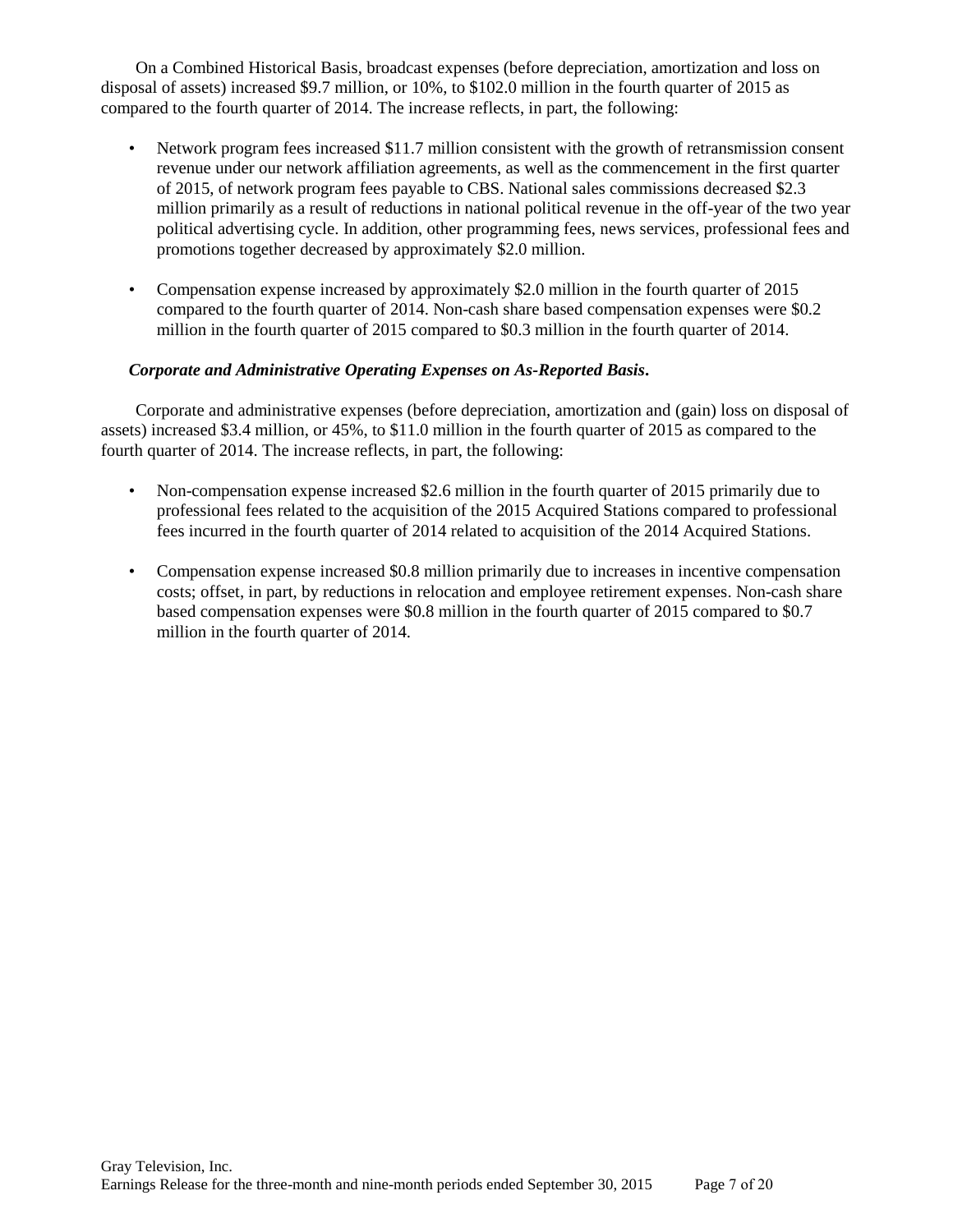### **Results of Operations for the Year Ended December 31, 2015:**

### *Revenue (Less Agency Commissions) on As-Reported Basis.*

The table below presents our revenue (less agency commissions) or "net revenue" by type for the years ended December 31, 2015 and 2014, respectively (dollars in thousands):

|                                           | Year Ended December 31, |                |          |    |               |          |  |  |
|-------------------------------------------|-------------------------|----------------|----------|----|---------------|----------|--|--|
|                                           |                         | 2015           |          |    | 2014          |          |  |  |
|                                           |                         | <b>Percent</b> |          |    |               | Percent  |  |  |
|                                           |                         | <b>Amount</b>  | of Total |    | <b>Amount</b> | of Total |  |  |
| <b>Revenue (less agency commissions):</b> |                         |                |          |    |               |          |  |  |
| Local                                     | \$                      | 308,179        | 51.6%    | \$ | 245,768       | 48.4%    |  |  |
| <b>National</b>                           |                         | 81,110         | 13.6%    |    | 64,958        | 12.8%    |  |  |
| Internet                                  |                         | 28,292         | 4.7%     |    | 28,245        | 5.6%     |  |  |
| Political                                 |                         | 17,163         | 2.9%     |    | 81,975        | 16.1%    |  |  |
| Retransmission consent                    |                         | 151,957        | 25.4%    |    | 74,894        | 14.7%    |  |  |
| Other                                     |                         | 10,655         | 1.8%     |    | 12,294        | 2.4%     |  |  |
| Total                                     |                         | 597,356        | 100.0%   | S  | 508.134       | 100.0%   |  |  |
|                                           |                         |                |          |    |               |          |  |  |

Total revenue increased \$89.2 million, or 18%, to \$597.4 million for the year ended December 31, 2015 compared to the year ended December 31, 2014. The 2015 Acquired Stations and 2014 Acquired Stations, collectively, accounted for approximately \$163.4 million of our total revenue for the year ended December 31, 2015. The 2014 Acquired Stations accounted for approximately \$72.1 million of our total revenue for the year ended December 31, 2014.

Our revenue increased primarily due to the additional revenue from the 2015 Acquired Stations and 2014 Acquired Stations and increases in retransmission consent revenue primarily due to increased subscriber rates. These increases were offset, in part, by decreases in political advertising revenue, which decreased due to 2015 being the "off year" of the two-year election cycle.

The principal types of revenue for the year ended December 31, 2015 compared to the year ended December 31, 2014 were as follows:

- **•** Local advertising revenue increased \$62.4 million, or 25%, to \$308.2 million.
- **•** National advertising revenue increased \$16.2 million, or 25%, to \$81.1 million.
- **•** Internet advertising revenue was unchanged at \$28.3 million.
- **•** Political advertising revenue decreased \$64.8 million, or 79%, to \$17.2 million.
- **•** Retransmission consent revenue increased \$77.1 million, or 103%, to \$152.0 million.
- **•** Other revenue decreased \$1.6 million, or 13%, to \$10.7 million.

Within our local and national advertising revenue categories, and excluding revenue from the 2015 Acquired Stations and 2014 Acquired Stations, our five largest customer categories experienced the following changes during the year ended December 31, 2015 compared to the year ended December 31, 2014:

- **•** Automotive increased 3%;
- Medical increased 9%;
- **•** Restaurant increased less than 1%;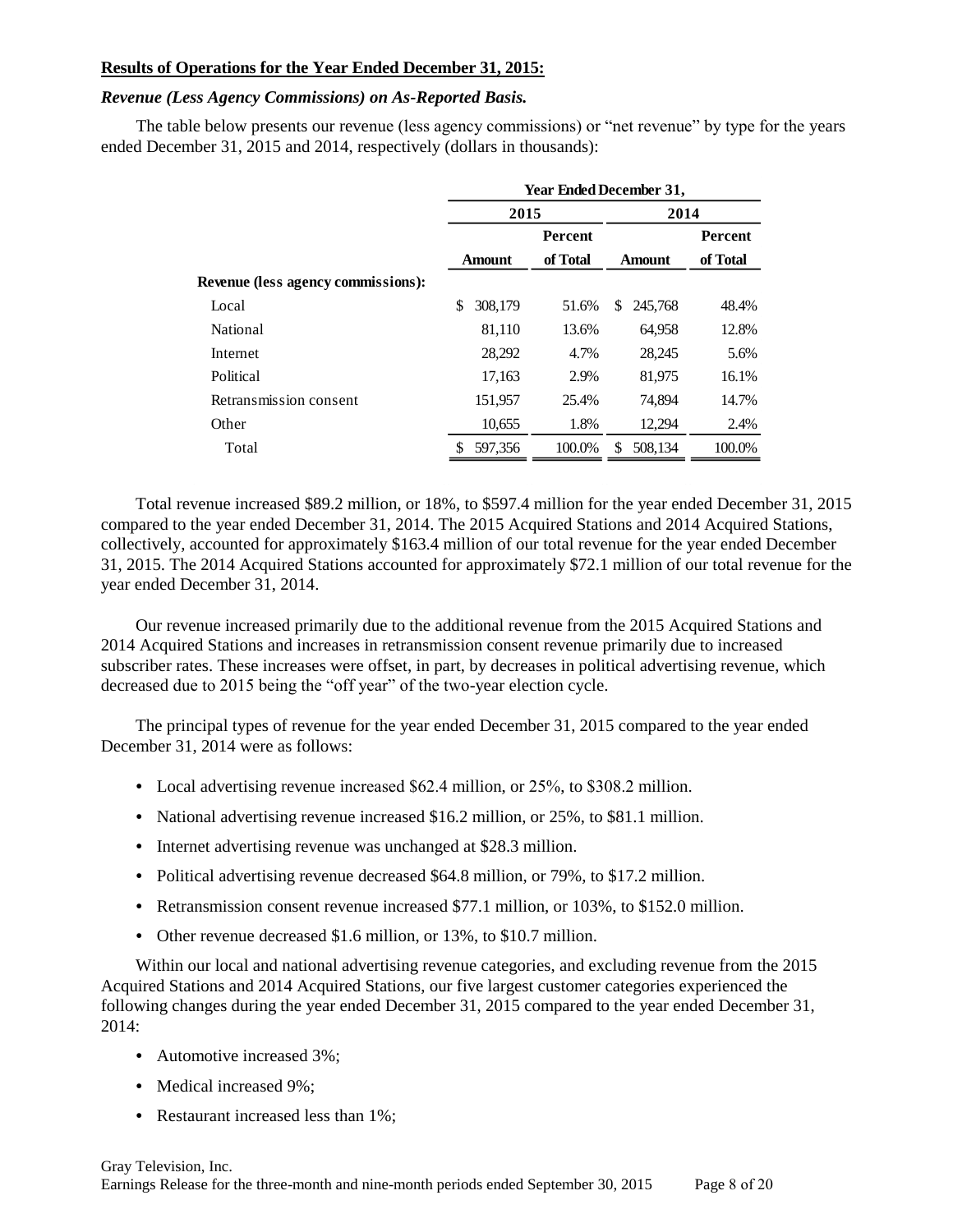- **•** Furniture and appliances increased 13%; and
- **•** Communications decreased 1%.

### *Revenue on Combined Historical Basis.*

On a Combined Historical Basis, total revenue increased \$0.3 million, or less than 1%, to \$621.3 million for the year ended December 31, 2015 compared to the year ended December 31, 2014. On a Combined Historical Basis, the principal types of revenue for the year ended December 31, 2015 compared to the year ended December 31, 2014 were approximately as follows:

- **•** Local advertising revenue increased \$18.1 million, or 6%, to \$318.1 million.
- **•** National advertising revenue increased \$2.5 million, or 3%, to \$89.5 million.
- **•** Internet advertising revenue decreased \$1.6 million, or 5%, to \$28.9 million.
- **•** Political advertising revenue decreased \$76.5 million, or 81%, to \$17.7 million.
- **•** Retransmission consent revenue increased \$64.5 million, or 71%, to \$155.8 million.
- **•** Other revenue decreased \$6.8 million, or 37%, to \$11.4 million.

Within our local and national advertising revenue categories, and including revenue from the 2015 Acquired Stations and 2014 Acquired Stations, our five largest customer categories experienced the following changes in revenue during the year ended December 31, 2015 compared to the year ended December 31, 2014:

- Automotive increased 2%;
- Medical increased 9%;
- Restaurant decreased 1%;
- Furniture and appliances increased 14%; and
- Communications increased 7%.

### *Broadcast Operating Expenses on As-Reported Basis.*

Broadcast expenses (before depreciation, amortization and (gain) loss on disposal of assets) increased \$88.2 million, or 31%, to \$374.2 million for the year ended December 31, 2015 compared to the year ended December 31, 2014. The 2015 Acquired Stations and the 2014 Acquired Stations accounted for approximately \$91.4 million of our broadcast operating expenses in the year ended December 31, 2015. The 2014 Acquired Stations accounted for approximately \$34.8 million of our total broadcast expenses for the year ended December 31, 2014.

- Non-compensation expense increased \$60.3 million in 2015 primarily due to network affiliation fees that increased \$50.6 million reflecting increased fees payable to networks under our affiliation agreements, as well as the commencement, in the first quarter of 2015, of network program fees payable to CBS. Other programming costs increased \$2.6 million in 2015. National sales commissions increased \$3.0 million in 2015 primarily as a result of the accrual, in the third quarter of 2015, of a \$6.3 million expense resulting from our decision to terminate nearly all of our remaining national advertising sales representation agreements effective January 1, 2016, which was partially offset by lower commissions resulting from decreases in political advertising revenue in 2015.
- Compensation expense increased by \$27.9 million, primarily as a result of \$25.5 million in additional compensation and related costs resulting primarily from the addition of employees at the 2015 Acquired Stations and 2014 Acquired Stations. In addition, expenses related to matching contributions and discretionary profit sharing contributions to our defined contribution 401(k) plan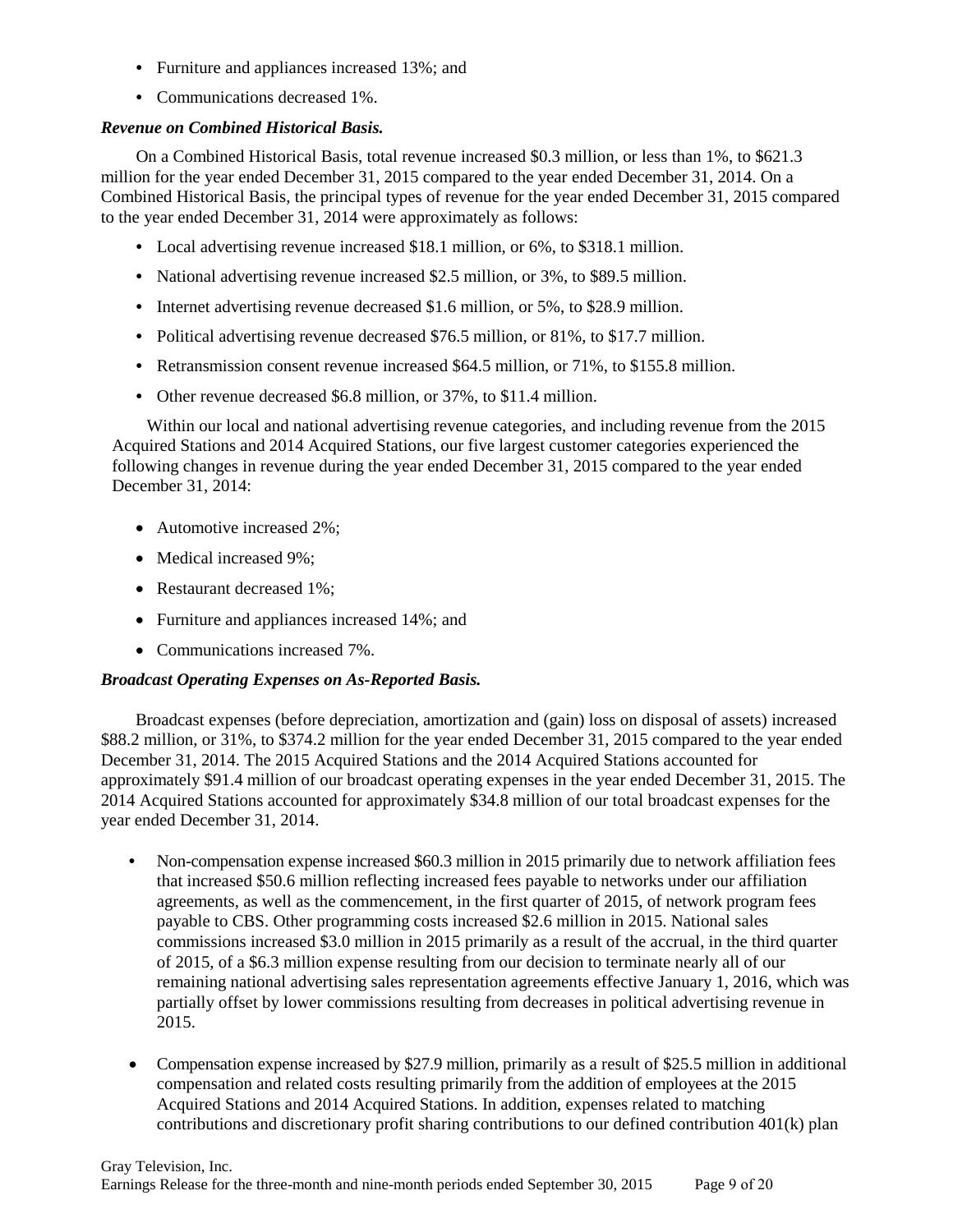increased by \$3.4 million. These added employee benefit costs were offset, in part, by a decrease of \$1.6 million in expenses related to our defined benefit pension plan. Non-cash share based compensation expenses were \$0.9 million in the year ended December 31, 2015 compared to \$1.5 million in the year ended December 31, 2014.

### *Broadcast Operating Expenses on Combined Historical Basis***.**

On a Combined Historical Basis, broadcast expenses (before depreciation, amortization and loss on disposal of assets) increased \$39.2 million, or 11%, to \$389.3 million for the year ended December 31, 2015 compared to the year ended December 31, 2014. This increase reflects in part the following:

- **•** Network program fees increased \$45.8 million in 2015 consistent with the growth of the related retransmission consent revenue under our network affiliation agreements, as well as the commencement in the first quarter of 2015 of network program fees payable to CBS. National sales commissions increased \$1.9 million primarily as a result of the accrual, in the third quarter of 2015, of a \$6.3 million expense resulting from our decision to terminate nearly all of our remaining national advertising sales representation agreements effective January 1, 2016, which was partially offset by lower commissions resulting from decreases in political advertising revenue in 2015. Programming fees, news services and other professional fees decreased by approximately \$6.4 million.
- Compensation expense for the year ended December 31, 2015 was consistent with that of the prior year. Non-cash share based compensation expenses were \$0.9 million in the year ended December 31, 2015 compared to \$1.5 million in the year ended December 31, 2014.

### *Corporate and Administrative Operating Expenses on As-Reported Basis***.**

Corporate and administrative expenses (before depreciation, amortization and (gain) loss on disposal of assets) increased \$5.1 million, or 18%, to \$34.3 million for the year ended December 31, 2015 compared to the year ended December 31, 2014. This increase reflects in part the following:

- **•** Non-compensation expense increased \$2.4 million in 2015 primarily due to increases of \$2.3 million in legal and other professional fees primarily due to professional fees related to the acquisition of the 2015 Acquired Stations compared to professional fees incurred in 2014 related to the acquisition of the 2014 Acquired Stations.
- Compensation expense increased \$2.8 million in 2015 primarily due to increased incentive compensation, relocation costs and routine increases in salary expense. Non-cash share based compensation expenses were \$3.1 million in the year ended December 31, 2015 compared to \$3.5 million in the year ended December 31, 2014.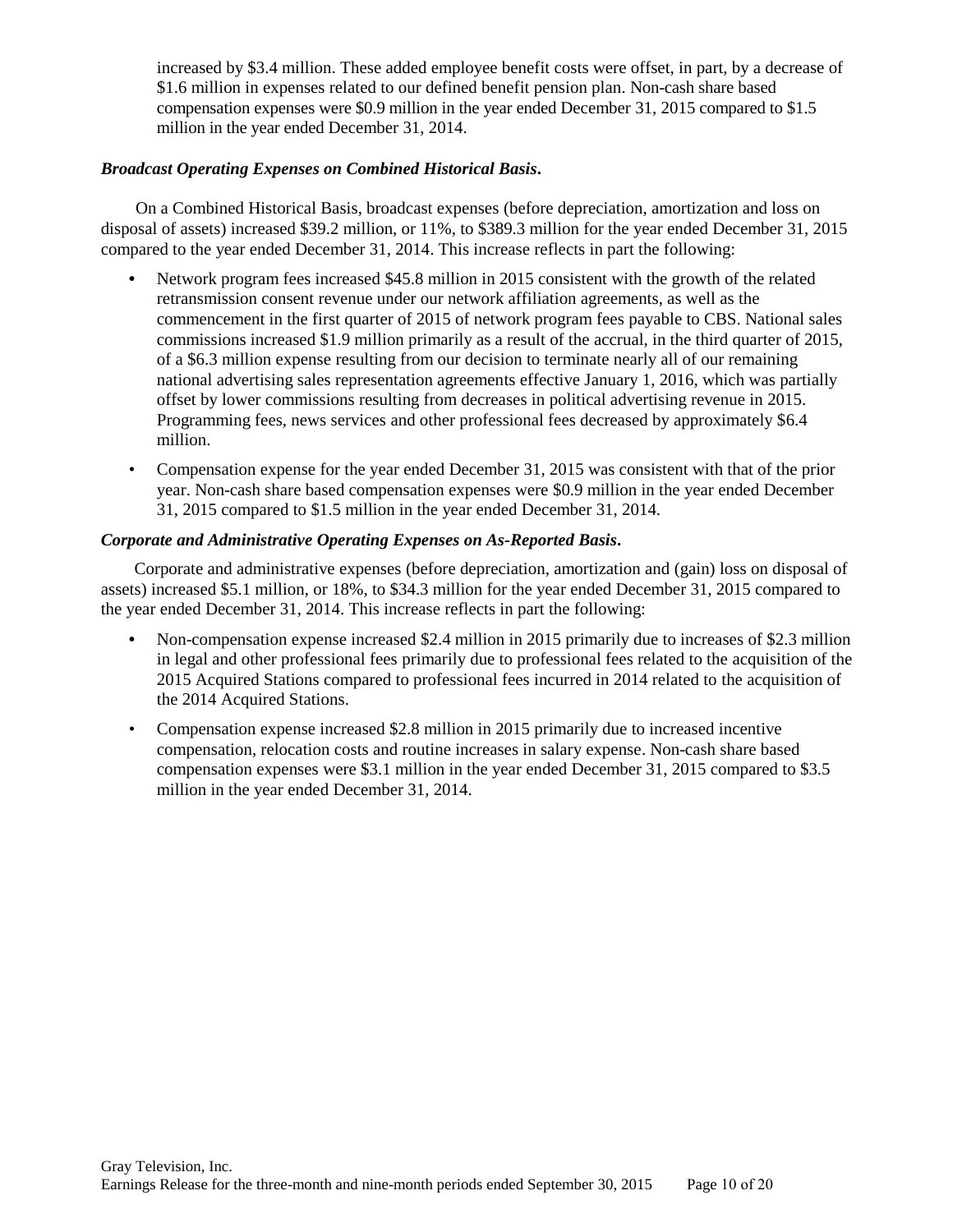## **Gray Television, Inc. Selected Operating Data (Unaudited)**

(in thousands except for net income per share data)

|                                                         |              | <b>Three Months Ended</b><br>December 31, | <b>Year Ended</b><br>December 31, |                      |  |
|---------------------------------------------------------|--------------|-------------------------------------------|-----------------------------------|----------------------|--|
|                                                         | 2015         | 2014                                      | 2015                              | 2014                 |  |
| Revenue (less agency commissions)                       | \$169,487    | \$177,886                                 | \$597,356                         | \$508,134            |  |
| Operating expenses before depreciation, amortization    |              |                                           |                                   |                      |  |
| and (gain) loss on disposal of assets, net:             |              |                                           |                                   |                      |  |
| <b>Broadcast</b>                                        | 101,969      | 86,386                                    | 374,182                           | 285,990              |  |
| Corporate and administrative                            | 11,030       | 7,585                                     | 34,343                            | 29,203               |  |
| Depreciation                                            | 9,806        | 8,650                                     | 36,712                            | 30,248               |  |
| Amortization of intangible assets                       | 3,267        | 3,006                                     | 11,982                            | 8,297                |  |
| (Gain) loss on disposal of assets, net                  | (482)        | 238                                       | 80                                | 623                  |  |
| Operating expenses                                      | 125,590      | 105,865                                   | 457,299                           | 354,361              |  |
| Operating income                                        | 43,897       | 72,021                                    | 140,057                           | 153,773              |  |
| Other income (expense):                                 |              |                                           |                                   |                      |  |
| Miscellaneous income, net                               | $\mathbf{1}$ | 9                                         | 103                               | 23                   |  |
| Interest expense                                        | (18, 649)    | (19,195)                                  | (74, 411)                         | (68,913)             |  |
| Loss from early extinguishment of debt                  |              | (189)                                     |                                   | (5,086)              |  |
| Income before income tax                                | 25,249       | 52,646                                    | 65,749                            | 79,797               |  |
| Income tax expense                                      | 10,262       | 21,393                                    | 26,448                            | 31,736               |  |
| Net income                                              | \$<br>14,987 | \$<br>31,253                              | \$<br>39,301                      | \$<br>48,061         |  |
| Basic per share information:                            |              |                                           |                                   |                      |  |
| Net income                                              | 0.21<br>\$   | 0.54<br>$\mathbb{S}$                      | $\mathbb{S}$<br>0.58              | 0.83<br>$\mathbb{S}$ |  |
| Weighted-average shares outstanding                     | 71,638       | 57,874                                    | 68,330                            | 57,862               |  |
| Diluted per share information:                          |              |                                           |                                   |                      |  |
| Net income                                              | 0.21<br>\$   | $\mathcal{S}$<br>0.53                     | $\mathcal{S}$<br>0.57             | $\mathbb{S}$<br>0.82 |  |
| Weighted-average shares outstanding                     | 72,439       | 58,466                                    | 68,987                            | 58,364               |  |
| Political advertising revenue (less agency commissions) | \$<br>9,213  | 48,538<br>\$                              | \$<br>17,163                      | \$<br>81,975         |  |
| Revenue related to Olympic broadcasts (less agency      |              |                                           |                                   |                      |  |
| commissions)                                            | \$           | \$                                        | \$                                | \$<br>3,778          |  |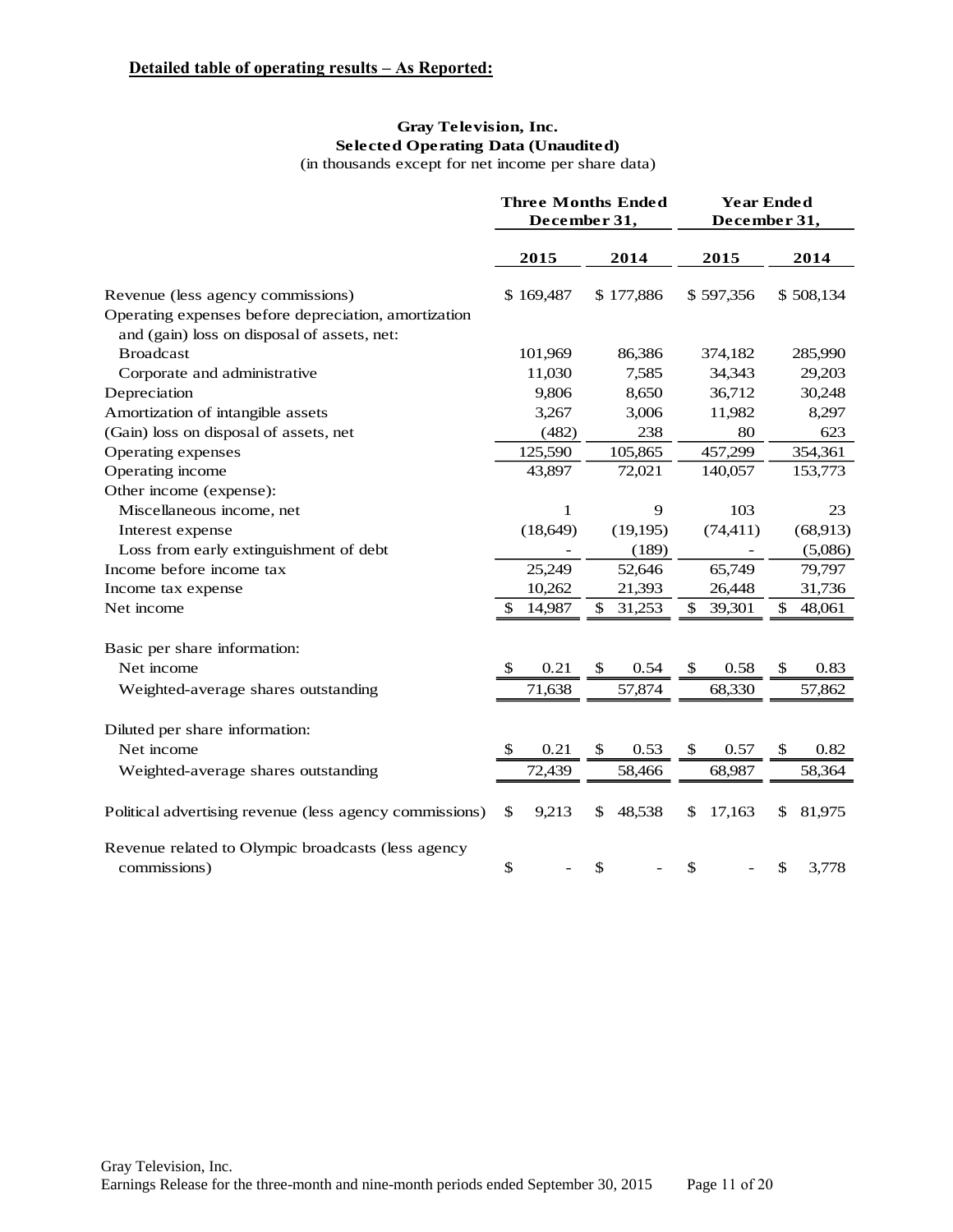## **Other Financial Data:**

|                                                         | December 31, 2015 |    | <b>December 31, 2014</b> |
|---------------------------------------------------------|-------------------|----|--------------------------|
|                                                         | (in thousands)    |    |                          |
| Cash                                                    | 97,318            | -S | 30,769                   |
| Long-term debt including current portion                | 1,235,537         |    | 1,236,401                |
| Borrowing availability under our senior credit facility | 50,000            |    | 50,000                   |

|                                           | <b>Year Ended December 31,</b> |            |    |            |  |  |  |
|-------------------------------------------|--------------------------------|------------|----|------------|--|--|--|
|                                           | 2015                           |            |    | 2014       |  |  |  |
|                                           | (in thousands)                 |            |    |            |  |  |  |
| Net cash provided by operating activities | \$                             | 105,614    | \$ | 134,219    |  |  |  |
| Net cash used in investing activities     |                                | (206, 382) |    | (501, 892) |  |  |  |
| Net cash provided by financing activities |                                | 167,317    |    | 384,964    |  |  |  |
| Net increase in cash                      | S                              | 66,549     | S  | 17,291     |  |  |  |

## **Guidance for the Quarter Ending March 31, 2016 (the "first quarter of 2016"):**

Based on our current forecasts for the first quarter of 2016, we anticipate the changes from the three-months ended March 31, 2015 (the "first quarter of 2015") as outlined below. Our total revenue estimates for the first quarter of 2016 include approximately \$30.0 million of revenue and \$19.2 million of broadcast operating expense estimated to be contributed by the 2015 Acquired Stations and the stations acquired in the Schurz Acquisition and Related Transactions. We acquired the 2015 Acquired Stations subsequent to March 31, 2015.

|                                                                                                              | <b>Low End</b><br><b>Guidance for</b><br>the First<br>Quarter of | % Change<br>From<br><b>Actual First</b><br><b>Quarter of</b> | <b>High End</b><br>Guidance for<br>the First<br><b>Ouarter of</b> | % Change<br>From<br><b>Actual First</b><br><b>Quarter of</b> | Actual<br>First<br><b>Quarter of</b> |
|--------------------------------------------------------------------------------------------------------------|------------------------------------------------------------------|--------------------------------------------------------------|-------------------------------------------------------------------|--------------------------------------------------------------|--------------------------------------|
| Selected operating data:                                                                                     | 2016                                                             | 2015                                                         | 2016                                                              | 2015                                                         | 2015                                 |
|                                                                                                              |                                                                  |                                                              | (dollars in thousands)                                            |                                                              |                                      |
| <b>OPERATING REVENUE:</b><br>Revenue (less agency commissions)                                               | 167,000<br>\$.                                                   | 25 %                                                         | S.<br>171,000                                                     | 28 %                                                         | \$133,303                            |
| <b>OPERATING EXPENSES</b><br>(before depreciation, amortization and<br>gain or loss on disposals of assets): |                                                                  |                                                              |                                                                   |                                                              |                                      |
| <b>Broadcast</b>                                                                                             | 110,000<br>S                                                     | 27 %                                                         | 113,000<br><sup>S</sup>                                           | 30 %                                                         | 86,847<br>S.                         |
| Corporate and administrative                                                                                 | \$<br>13,600                                                     | 99 %                                                         | \$.<br>14,600                                                     | 113 %                                                        | \$<br>6,847                          |
| <b>OTHER SELECTED DATA:</b><br>Political advertising revenue<br>(less agency commissions)                    | \$<br>7,000                                                      | 504 %                                                        | \$.<br>8,000                                                      | 590 %                                                        | S.<br>1,159                          |

### **Comments on First Quarter 2016 Guidance:**

### *Revenue on As-Reported Basis.*

Based on our current forecasts for the first quarter of 2016, we anticipate the changes from the first quarter of 2015 as outlined below. Our total revenue estimates for the first quarter of 2016 include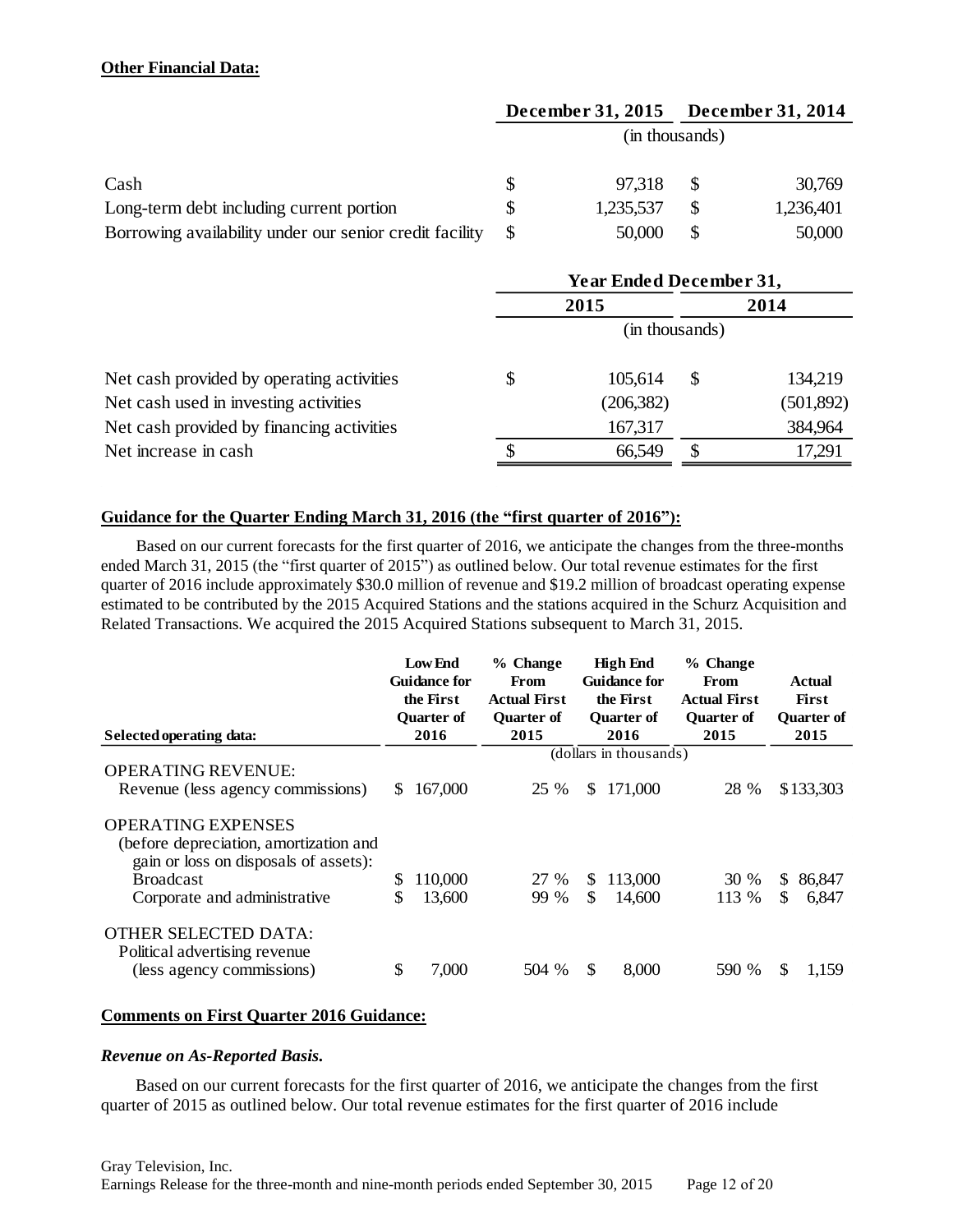approximately \$30.0 million of revenue estimated to be contributed by the 2015 Acquired Stations and the stations acquired in the Schurz Acquisition and Related Transactions.

- **•** We believe our first quarter of 2016 local advertising revenue, excluding political advertising revenue, will increase within a range of approximately 17% to 19%.
- We expect our first quarter of 2016 national advertising revenue, excluding political advertising revenue, will increase within a range of approximately 25% to 26%.
- We anticipate our first quarter of 2016 internet advertising revenue, excluding political advertising revenue, will increase within a range of approximately 16% to 17%.
- We believe our first quarter of 2016 political revenue will be within a range of approximately \$7.0 million to \$8.0 million. Our first quarter of 2015 political revenue was approximately \$1.2 million.
- **•** We believe our first quarter of 2016 retransmission consent revenue will be within a range of approximately \$46.0 million to \$47.0 million.

## *Broadcast Operating Expenses (before depreciation, amortization and gain or loss on disposal of assets) on As-Reported Basis.*

For the first quarter of 2016, we anticipate our broadcast operating expenses will increase from the first quarter of 2015, reflecting anticipated increases in payroll and related employee benefits. We anticipate that our broadcast operating expenses will also reflect increases in network fees of approximately \$5.4 million. Operating expenses to be incurred collectively by the 2015 Acquired Stations and the stations acquired in the Schurz and Related Transactions in the first quarter of 2016 are expected to be approximately \$19.2 million, which includes approximately \$1.2 million of network fees.

### *Corporate and Administrative Operating Expenses (before depreciation, amortization and gain on disposal of assets) on As-Reported Basis.*

For the first quarter of 2016, we anticipate our corporate and administrative operating expense will increase to within a range of approximately \$13.6 million to \$14.7 million, reflecting an anticipated increase from the first quarter of 2015 of approximately \$5.8 million in acquisition related expenses. The increase in acquisition related expenses is primarily attributable to the Schurz Acquisition and Related Transactions in the first quarter of 2016.

## *First Quarter of 2016 on Combined Historical Basis.*

Based on our current forecasts for the first quarter of 2016, we anticipate the changes from the first quarter of 2015 on a Combined Historical Basis, as outlined below. For the purposes hereof, our Combined Historical Basis for the first quarter of 2015 has been adjusted to give effect to both the 2015 Acquired Stations and the Schurz Acquisition and Related Transactions.

### *Revenue on Combined Historical Basis:*

- We believe our first quarter of 2016 total revenue will be within a range of approximately \$180.6 million to \$184.6 million (or approximately  $+10\%$ ).
- **•** We believe our first quarter of 2016 local advertising revenue, excluding political advertising revenue, will be within a range of approximately \$85.8 million to \$87.8 million (or approximately  $+3\%$ ).
- We expect our first quarter of 2016 national advertising revenue, excluding political advertising revenue, will be within a range of approximately \$23.0 million to \$24.0 million (or approximately  $-2\%$ ).
- We anticipate our first quarter of 2016 internet advertising revenue, excluding political advertising revenue, will be within a range of approximately \$7.5 million to \$8.5 million (or approximately +3%).
- We believe our first quarter of 2016 political revenue will be within a range of approximately \$7.0 million to \$8.0 million.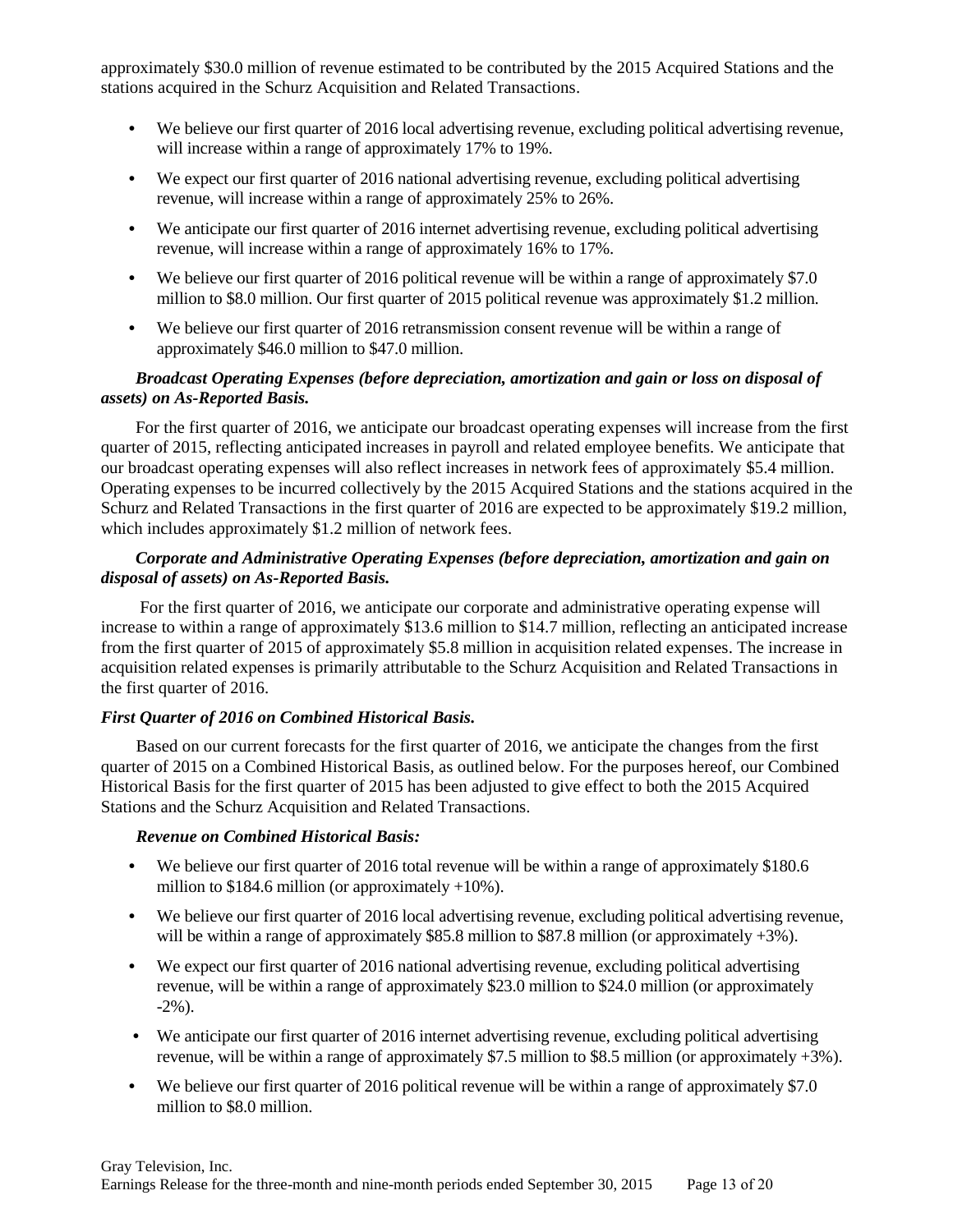**•** We believe our first quarter of 2016 retransmission consent revenue will be within a range of approximately \$50.0 million to \$51.2 million (or approximately +20%).

### *Broadcast Operating Expenses (before depreciation, amortization and gain or loss on disposal of assets) on Combined Historical Basis:*

Our total broadcast operating expenses for the first quarter of 2016 are anticipated to increase from the first quarter of 2015 on a Combined Historical Basis by approximately \$10.0 million to approximately \$121.4 million. This increase reflects expected increases of \$6.5 million in network fees to approximately \$25.0 million in the first quarter of 2016. Consistent with our strategy, and the realization of our operating synergies, we believe that our Combined Historical Basis broadcast compensation costs will increase by approximately \$3.5 million in the first quarter of 2016 compared to the first quarter of 2015.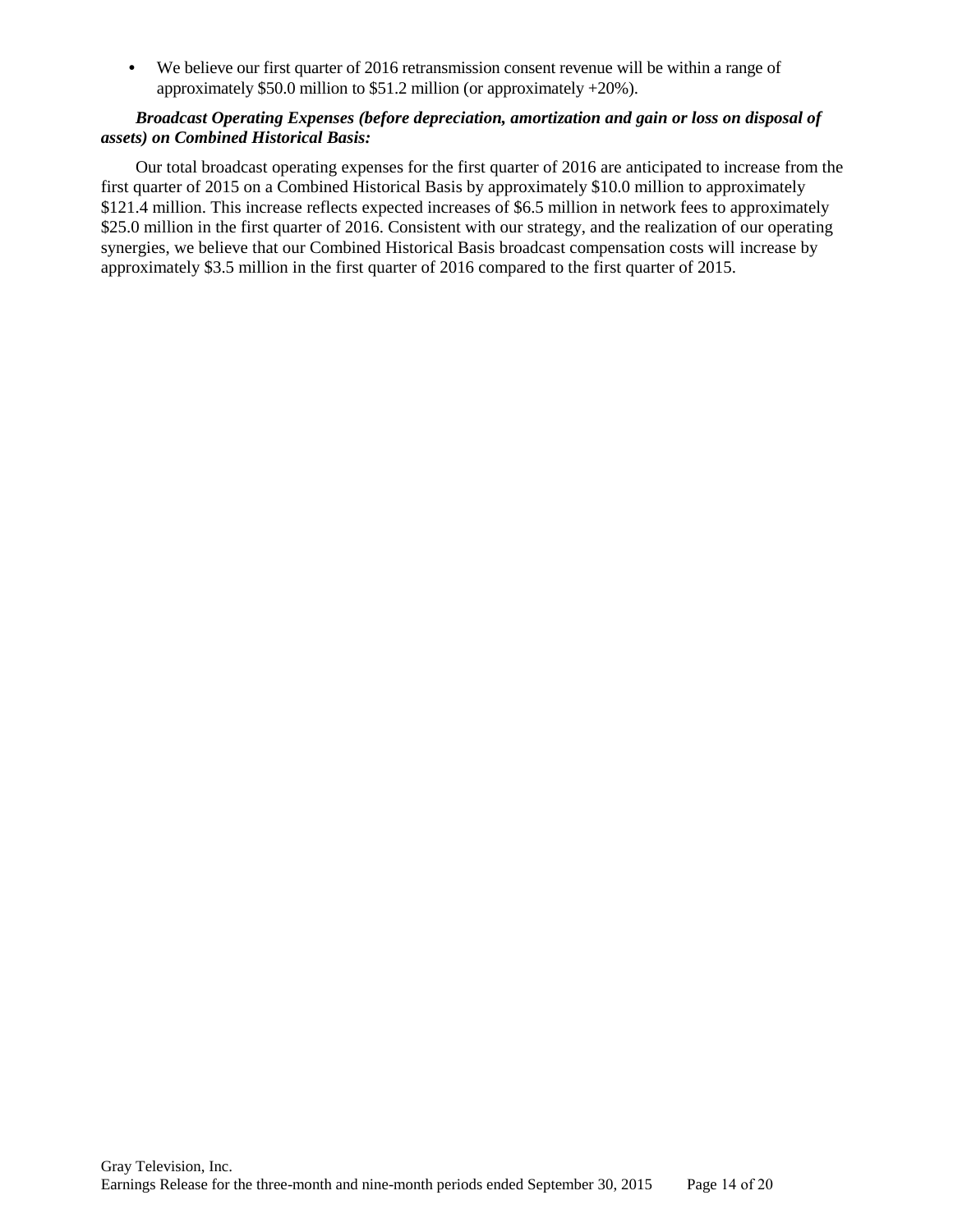### **Non-GAAP Terms**

From time to time, Gray supplements its financial results prepared in accordance with accounting principles generally accepted in the United States of America ("GAAP") by disclosing the non-GAAP financial measures Broadcast Cash Flow, Broadcast Cash Flow Less Cash Corporate Expenses, operating cash flow as defined in Gray's Senior Credit Facility ("Operating Cash Flow") and Free Cash Flow. These non-GAAP amounts are used by us to approximate the amount used to calculate a key financial performance covenant contained in our debt agreements. These non-GAAP amounts may also be provided on an As-Reported Basis as well as a Combined Historical Basis.

Broadcast Cash Flow is defined as net income plus loss from early extinguishment of debt, corporate and administrative expenses, broadcast non-cash stock based compensation, depreciation and amortization (including amortization of intangible assets and program broadcast rights), any loss on disposal of assets, any miscellaneous expense, interest expense, any income tax expense, non-cash 401(k) expense less any gain on disposal of assets, any miscellaneous income, any income tax benefits, payments for program broadcast obligations and network compensation revenue.

Broadcast Cash Flow Less Cash Corporate Expenses is defined as net income plus loss from early extinguishment of debt, non-cash stock based compensation, depreciation and amortization (including amortization of intangible assets and program broadcast rights), any loss on disposal of assets, any miscellaneous expense, interest expense, any income tax expense, non-cash 401(k) expense less any gain on disposal of assets, any miscellaneous income, any income tax benefits, payments for program broadcast obligations and network compensation revenue.

Operating Cash Flow is defined in Gray's Senior Credit Facility as net income plus loss from early extinguishment of debt, non-cash stock based compensation, depreciation and amortization (including amortization of intangible assets and program broadcast rights), any loss on disposal of assets, any miscellaneous expense, interest expense, any income tax expense, non-cash 401(k) expense less any gain on disposal of assets, any miscellaneous income, any income tax benefits, payments for program broadcast obligations, network compensation revenue, plus pension expense but less cash contributions to pension plans.

Free Cash Flow is defined as net income plus loss from early extinguishment of debt, non-cash stock based compensation, depreciation and amortization (including amortization of intangible assets and program broadcast rights), any loss on disposal of assets, any miscellaneous expense, amortization of deferred financing costs, any income tax expense, non-cash 401(k) expense, pension expense less any gain on disposal of assets, any miscellaneous income, any income tax benefits, payments for program broadcast obligations, network compensation revenue, contributions to pension plans, amortization of original issue discount on our debt, capital expenditures (net of any insurance proceeds) and the payment of income taxes (net of any refunds received).

These non-GAAP terms are not defined in GAAP and our definitions may differ from, and therefore not be comparable to, similarly titled measures used by other companies, thereby limiting their usefulness. Such terms are used by management in addition to and in conjunction with results presented in accordance with GAAP and should be considered as supplements to, and not as substitutes for, net income and cash flows reported in accordance with GAAP.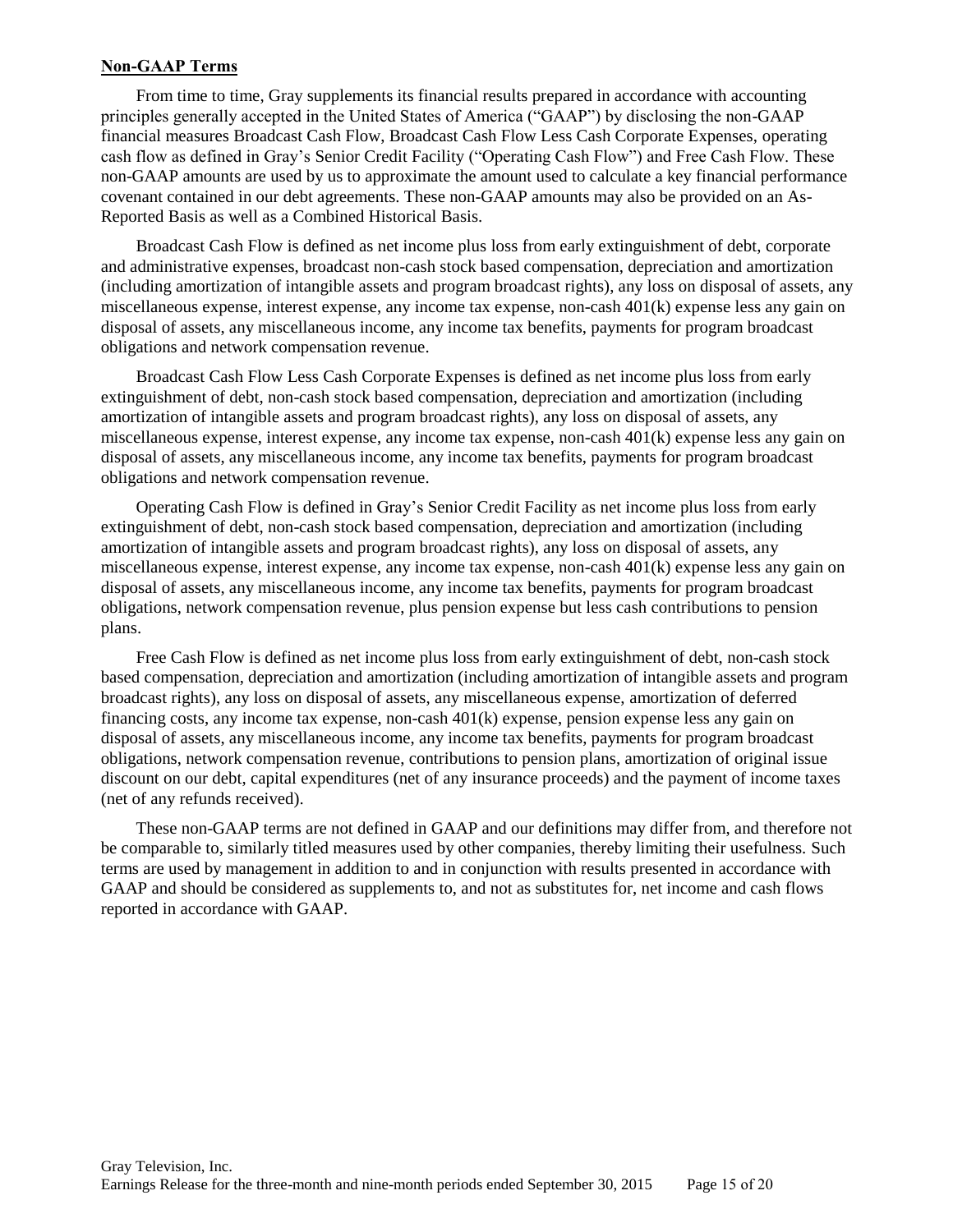### **Reconciliation on As-Reported Basis - Quarter:**

*Reconciliation of net income to the non-GAAP terms, in thousands:*

|                                                         |           | <b>Three Months Ended</b> |             |
|---------------------------------------------------------|-----------|---------------------------|-------------|
|                                                         |           | December 31,              |             |
|                                                         | 2015      | 2014                      | 2013        |
| Net income                                              | \$14,987  | \$31,253                  | \$<br>5,201 |
| Adjustments to reconcile from net income to             |           |                           |             |
| Broadcast Cash Flow Less Cash Corporate Expenses:       |           |                           |             |
| Depreciation                                            | 9,806     | 8,650                     | 6,334       |
| Amortization of intangible assets                       | 3,267     | 3,006                     | 296         |
| Non-cash stock based compensation                       | 1,009     | 980                       | 255         |
| (Gain) loss on disposal of assets, net                  | (482)     | 238                       | 821         |
| Miscellaneous income, net                               | (1)       | (9)                       |             |
| Interest expense                                        | 18,649    | 19,195                    | 14,655      |
| Loss from early extinguishment of debt                  |           | 189                       |             |
| Income tax expense                                      | 10,262    | 21,393                    | 3,432       |
| Amortization of program broadcast rights                | 4,123     | 3,644                     | 2,875       |
| Common stock contributed to 401(k) plan                 |           |                           |             |
| excluding corporate $401(k)$ contributions              | 7         | 7                         | 7           |
| Network compensation revenue recognized                 |           | (113)                     | (145)       |
| Payments for program broadcast rights                   | (4,018)   | (3,893)                   | (2,884)     |
| Corporate and administrative expenses excluding         |           |                           |             |
| depreciation, amortization of intangible assets and     |           |                           |             |
| non-cash stock based compensation                       | 10,240    | 6,859                     | 5,968       |
| <b>Broadcast Cash Flow</b>                              | 67,849    | 91,399                    | 36,815      |
| Corporate and administrative expenses excluding         |           |                           |             |
| depreciation, amortization of intangible assets and     |           |                           |             |
| non-cash stock based compensation                       | (10,240)  | (6, 859)                  | (5,968)     |
| <b>Broadcast Cash Flow Less Cash Corporate Expenses</b> | 57,609    | 84,540                    | 30,847      |
| Pension expense                                         | 17        | 1,515                     | 2,162       |
| Contributions to pension plans                          | (1,505)   | (2,057)                   | (1,062)     |
| Interest expense                                        | (18, 649) | (19, 195)                 | (14, 655)   |
| Amortization of deferred financing costs                | 798       | 812                       | 668         |
| Amortization of original issue (premium) discount       |           |                           |             |
| on 7 1/2% senior notes due 2020                         | (216)     | (216)                     | 197         |
| Purchase of property and equipment                      | (8,972)   | (11,763)                  | (5,612)     |
| Income taxes paid, net of refunds                       | (86)      | (40)                      | (1)         |
| <b>Free Cash Flow</b>                                   | \$28,996  | \$53,596                  | \$12,544    |

 $\mathcal{L}_{\text{max}}$  and  $\mathcal{L}_{\text{max}}$  and  $\mathcal{L}_{\text{max}}$  and  $\mathcal{L}_{\text{max}}$  are  $\mathcal{L}_{\text{max}}$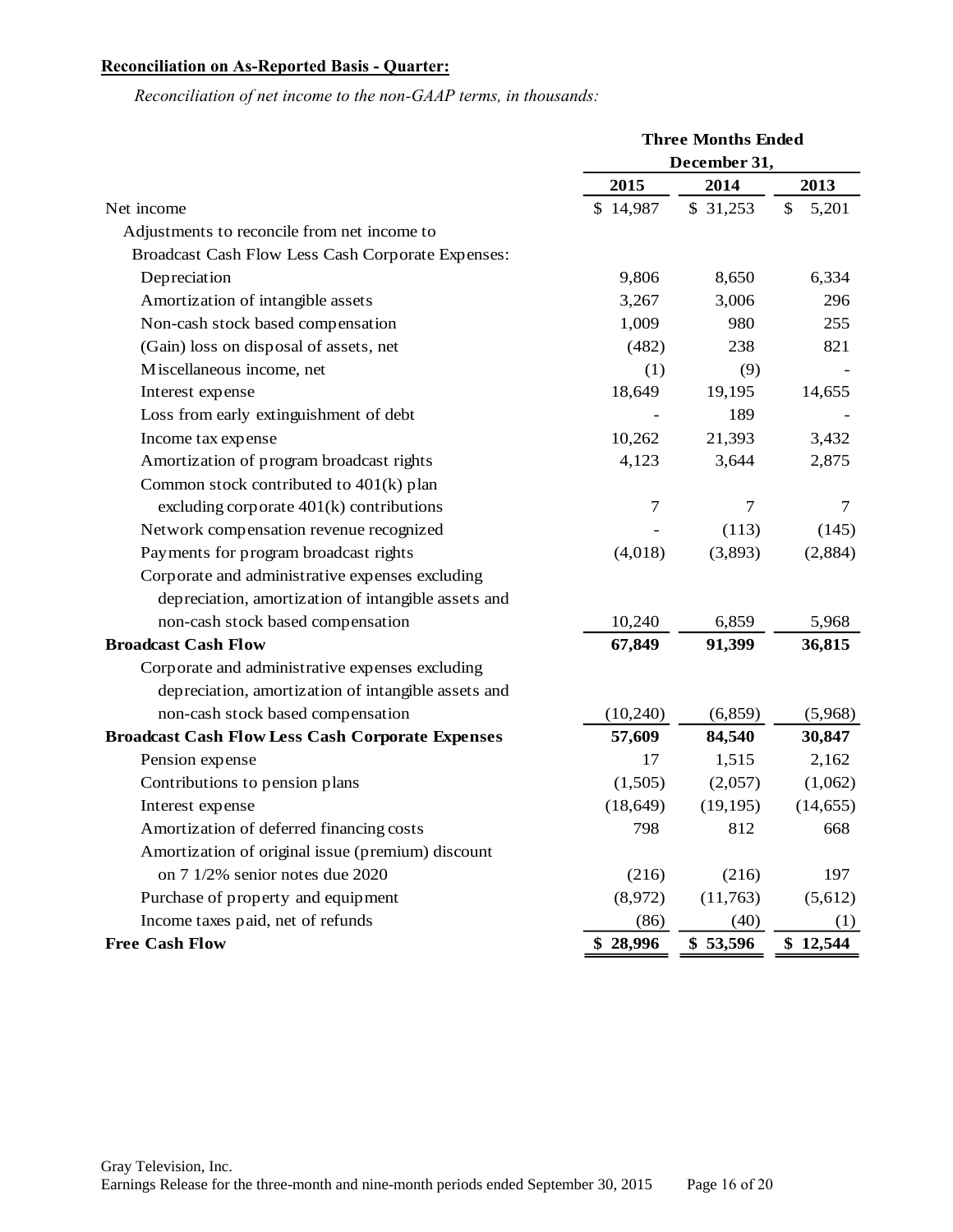# **Reconciliation on As-Reported Basis – Year to Date:**

*Reconciliation of net income to the non-GAAP terms, in thousands:*

|                                                         |           | <b>Year Ended</b> |           |
|---------------------------------------------------------|-----------|-------------------|-----------|
|                                                         |           | December 31,      |           |
|                                                         | 2015      | 2014              | 2013      |
| Net income                                              | \$ 39,301 | \$48,061          | \$18,288  |
| Adjustments to reconcile from net income to             |           |                   |           |
| Broadcast Cash Flow Less Cash Corporate Expenses:       |           |                   |           |
| Depreciation                                            | 36,712    | 30,248            | 24,096    |
| Amortization of intangible assets                       | 11,982    | 8,297             | 336       |
| Non-cash stock based compensation                       | 4,020     | 5,012             | 1,974     |
| Loss on disposal of assets, net                         | 80        | 623               | 765       |
| Miscellaneous income, net                               | (103)     | (23)              |           |
| Interest expense                                        | 74,411    | 68,913            | 52,445    |
| Loss from early extinguishment of debt                  |           | 5,086             |           |
| Income tax expense                                      | 26,448    | 31,736            | 13,147    |
| Amortization of program broadcast rights                | 14,960    | 12,871            | 11,367    |
| Common stock contributed to 401(k) plan                 |           |                   |           |
| excluding corporate $401(k)$ contributions              | 26        | 25                | 28        |
| Network compensation revenue recognized                 |           | (456)             | (615)     |
| Payments for program broadcast rights                   | (14, 576) | (15,087)          | (11, 433) |
| Corporate and administrative expenses excluding         |           |                   |           |
| depreciation, amortization of intangible assets and     |           |                   |           |
| non-cash stock based compensation                       | 31,223    | 25,671            | 17,836    |
| <b>Broadcast Cash Flow</b>                              | 224,484   | 220,977           | 128,234   |
| Corporate and administrative expenses excluding         |           |                   |           |
| depreciation, amortization of intangible assets and     |           |                   |           |
| non-cash stock based compensation                       | (31,223)  | (25,671)          | (17, 836) |
| <b>Broadcast Cash Flow Less Cash Corporate Expenses</b> | 193,261   | 195,306           | 110,398   |
| Pension expense                                         | 4,207     | 6,126             | 8,626     |
| Contributions to pension plans                          | (5,421)   | (6,770)           | (4,748)   |
| Interest expense                                        | (74, 411) | (68, 913)         | (52, 445) |
| Amortization of deferred financing costs                | 3,194     | 2,970             | 1,903     |
| Amortization of original issue (premium) discount       |           |                   |           |
| on 7 1/2% senior notes due 2020                         | (863)     | (863)             | (9)       |
| Purchase of property and equipment                      | (24, 222) | (32, 215)         | (24, 053) |
| Income taxes paid, net of refunds                       | (1,761)   | (401)             | (519)     |
| <b>Free Cash Flow</b>                                   | \$93,984  | \$95,240          | \$39,153  |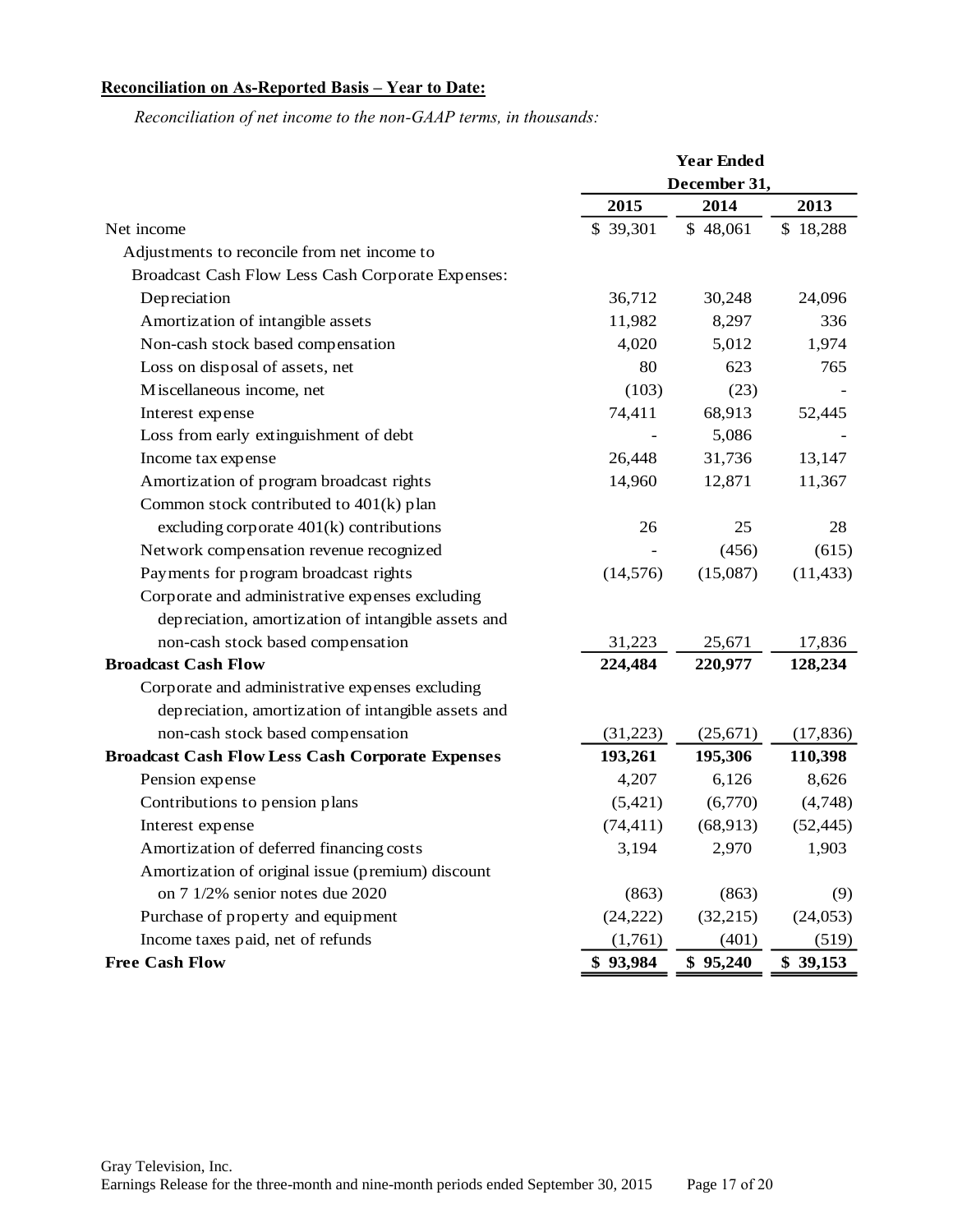### **Reconciliation on Combined Historical Basis - Quarter:**

*Reconciliation of net income to the non-GAAP terms, in thousands:*

|                                                                 | <b>Three Months Ended</b> |           |    |           |    |           |  |  |
|-----------------------------------------------------------------|---------------------------|-----------|----|-----------|----|-----------|--|--|
|                                                                 | December 31,              |           |    |           |    |           |  |  |
|                                                                 |                           | 2015      |    | 2014      |    | 2013      |  |  |
| Net income                                                      | \$                        | 14,987    | \$ | 38,090    | \$ | 16,128    |  |  |
| Adjustments to reconcile from net income to Broadcast Cash      |                           |           |    |           |    |           |  |  |
| Flow Less Cash Corporate Expenses:                              |                           |           |    |           |    |           |  |  |
| Depreciation                                                    |                           | 9,806     |    | 8,413     |    | 8,642     |  |  |
| Amortization of intangible assets                               |                           | 3,267     |    | 2,782     |    | 39        |  |  |
| Non-cash stock-based compensation                               |                           | 1,009     |    | 980       |    | 255       |  |  |
| (Gain) loss on disposal of assets, net                          |                           | (482)     |    | (208)     |    | 906       |  |  |
| Miscellaneous expense (income), net                             |                           | (1)       |    | (3,191)   |    | (4,018)   |  |  |
| Interest expense                                                |                           | 18,649    |    | 19,514    |    | 19,326    |  |  |
| Loss from early extinguishment of debt                          |                           |           |    | 189       |    |           |  |  |
| Income tax expense                                              |                           | 10,262    |    | 25,789    |    | 7,223     |  |  |
| Amortization of program broadcast rights                        |                           | 4,123     |    | 3,644     |    | 4,598     |  |  |
| Common stock contributed to 401(k) plan                         |                           |           |    |           |    |           |  |  |
| excluding corporate $401(k)$ contributions                      |                           | $\tau$    |    | 7         |    | $\tau$    |  |  |
| Network compensation revenue recognized                         |                           |           |    | (113)     |    | (145)     |  |  |
| Payments for program broadcast rights                           |                           | (4,018)   |    | (3,893)   |    | (4,607)   |  |  |
| Corporate and administrative expenses excluding                 |                           |           |    |           |    |           |  |  |
| depreciation, amortization of intangible assets and             |                           |           |    |           |    |           |  |  |
| non-cash stock-based compensation                               |                           | 10,240    |    | 6,859     |    | 5,968     |  |  |
| Other                                                           |                           | (313)     |    | 2,281     |    | 7,542     |  |  |
| <b>Broadcast Cash Flow</b>                                      |                           | 67,536    |    | 101,143   |    | 61,864    |  |  |
| Corporate and administrative expenses excluding                 |                           |           |    |           |    |           |  |  |
| depreciation, amortization of intangible assets and             |                           |           |    |           |    |           |  |  |
| non-cash stock-based compensation                               |                           | (10,240)  |    | (6, 859)  |    | (5,968)   |  |  |
| <b>Broadcast Cash Flow Less Cash Corporate Expenses</b>         |                           | 57,296    |    | 94,284    |    | 55,896    |  |  |
| Pension expense                                                 |                           | 17        |    | 1,515     |    | 2,162     |  |  |
| Contributions to pension plans                                  |                           | (1,505)   |    | (2,057)   |    | (1,062)   |  |  |
| Other                                                           |                           | 2,021     |    | 476       |    |           |  |  |
| <b>Operating Cash Flow as Defined in Senior Credit Facility</b> |                           | 57,829    |    | 94,218    |    | 56,996    |  |  |
| Interest expense                                                |                           | (18, 649) |    | (19, 514) |    | (19, 326) |  |  |
| Amortization of deferred financing costs                        |                           | 798       |    | 812       |    | 668       |  |  |
| Amortization of net original issue discount (premium)           |                           |           |    |           |    |           |  |  |
| on 7 1/2% senior notes due 2020                                 |                           | (216)     |    | (216)     |    | (215)     |  |  |
| Purchase of property and equipment                              |                           | (8,972)   |    | (11,763)  |    | (6,683)   |  |  |
| Income taxes paid, net of refunds                               |                           | (86)      |    | (40)      |    | (1)       |  |  |
| <b>Free Cash Flow</b>                                           | \$                        | 30,704    | \$ | 63,497    | \$ | 31,439    |  |  |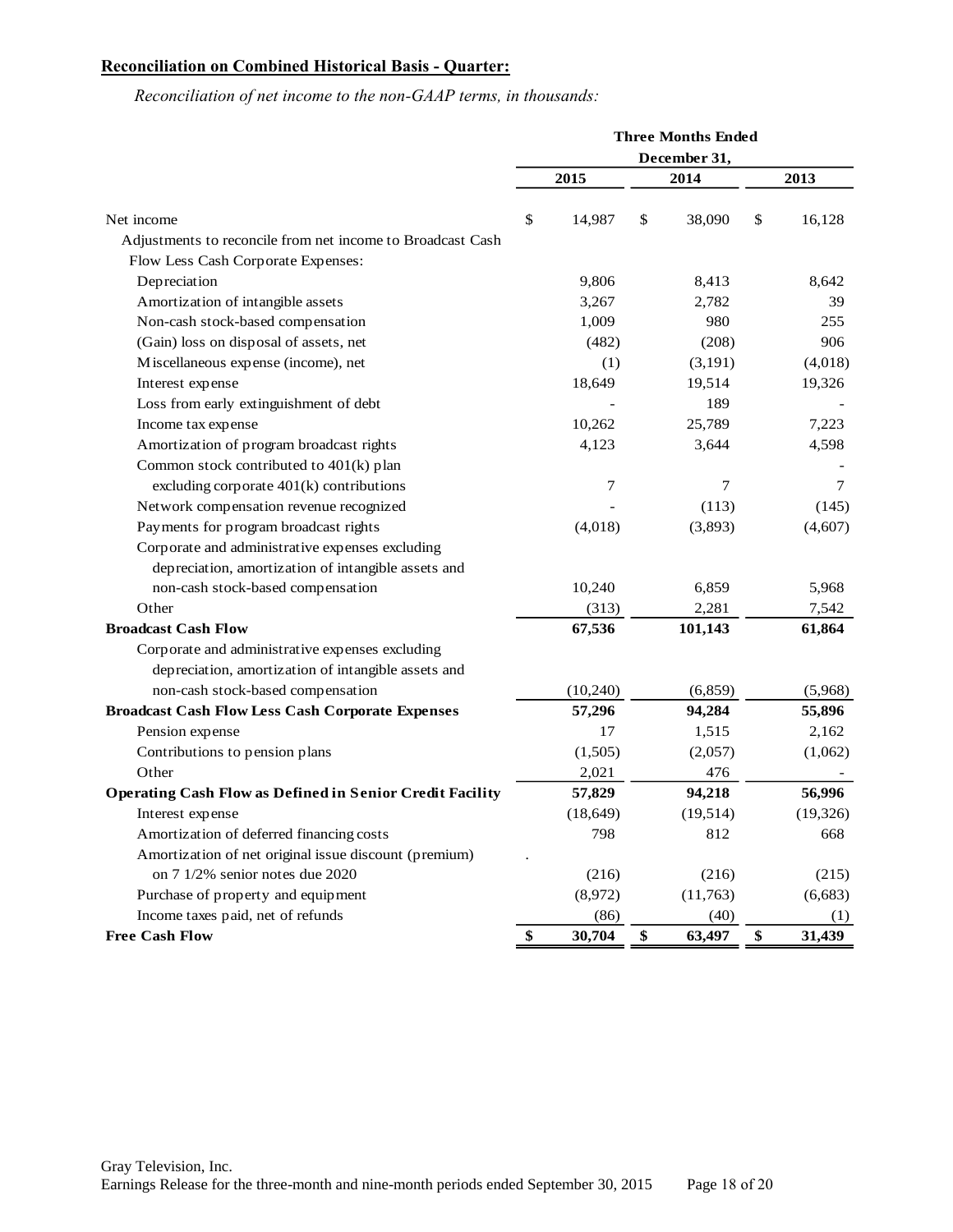### **Reconciliation on Combined Historical Basis – Year to Date:**

*Reconciliation of net income to the non-GAAP terms, in thousands:*

|                                                                 | <b>Year Ended</b> |           |    |           |    |           |  |
|-----------------------------------------------------------------|-------------------|-----------|----|-----------|----|-----------|--|
|                                                                 | December 31,      |           |    |           |    |           |  |
|                                                                 |                   | 2015      |    | 2014      |    | 2013      |  |
| Net income                                                      | \$                | 46,181    | \$ | 75,852    | \$ | 39,190    |  |
| Adjustments to reconcile from net income to Broadcast Cash      |                   |           |    |           |    |           |  |
| Flow Less Cash Corporate Expenses:                              |                   |           |    |           |    |           |  |
| Depreciation                                                    |                   | 38,152    |    | 35,998    |    | 34,748    |  |
| Amortization of intangible assets                               |                   | 12,071    |    | 8,782     |    | 1,336     |  |
| Non-cash stock-based compensation                               |                   | 4,020     |    | 5,012     |    | 1,974     |  |
| Loss on disposal of assets, net                                 |                   | 138       |    | 171       |    | 850       |  |
| Miscellaneous expense (income), net                             |                   | (37)      |    | (69)      |    | 360       |  |
| Interest expense                                                |                   | 74,595    |    | 75,225    |    | 75,339    |  |
| Loss from early extinguishment of debt                          |                   |           |    | 5,086     |    |           |  |
| Income tax expense                                              |                   | 26,691    |    | 39,361    |    | 18,613    |  |
| Amortization of program broadcast rights                        |                   | 14,960    |    | 12,871    |    | 13,090    |  |
| Common stock contributed to $401(k)$ plan                       |                   |           |    |           |    |           |  |
| excluding corporate 401(k) contributions                        |                   | 26        |    | 25        |    | 28        |  |
| Network compensation revenue recognized                         |                   |           |    | (456)     |    | (615)     |  |
| Payments for program broadcast rights                           |                   | (14, 576) |    | (15,087)  |    | (13, 156) |  |
| Corporate and administrative expenses excluding                 |                   |           |    |           |    |           |  |
| depreciation, amortization of intangible assets and             |                   |           |    |           |    |           |  |
| non-cash stock-based compensation                               |                   | 31,223    |    | 25,671    |    | 17,836    |  |
| Other                                                           |                   | 4,786     |    | 8,806     |    | 15,872    |  |
| <b>Broadcast Cash Flow</b>                                      |                   | 238,230   |    | 277,248   |    | 205,465   |  |
| Corporate and administrative expenses excluding                 |                   |           |    |           |    |           |  |
| depreciation, amortization of intangible assets and             |                   |           |    |           |    |           |  |
| non-cash stock-based compensation                               |                   | (31,223)  |    | (25,671)  |    | (17, 836) |  |
| <b>Broadcast Cash Flow Less Cash Corporate Expenses</b>         |                   | 207,007   |    | 251,577   |    | 187,629   |  |
| Pension expense                                                 |                   | 4,207     |    | 6,126     |    | 8,626     |  |
| Contributions to pension plans                                  |                   | (5,421)   |    | (6,770)   |    | (4,748)   |  |
| Other                                                           |                   | 6,488     |    | 6,176     |    |           |  |
| <b>Operating Cash Flow as Defined in Senior Credit Facility</b> |                   | 212,281   |    | 257,109   |    | 191,507   |  |
| Interest expense                                                |                   | (74, 595) |    | (75, 225) |    | (75, 339) |  |
| Amortization of deferred financing costs                        |                   | 3,194     |    | 2,970     |    | 1,903     |  |
| Amortization of net original issue discount (premium)           |                   |           |    |           |    |           |  |
| on $71/2\%$ senior notes due 2020                               |                   | (863)     |    | (863)     |    | (9)       |  |
| Purchase of property and equipment                              |                   | (24, 222) |    | (32,215)  |    | (27, 374) |  |
| Income taxes paid, net of refunds                               |                   | (1,761)   |    | (401)     |    | (519)     |  |
| <b>Free Cash Flow</b>                                           | \$                | 114,034   | \$ | 151,375   | \$ | 90,169    |  |